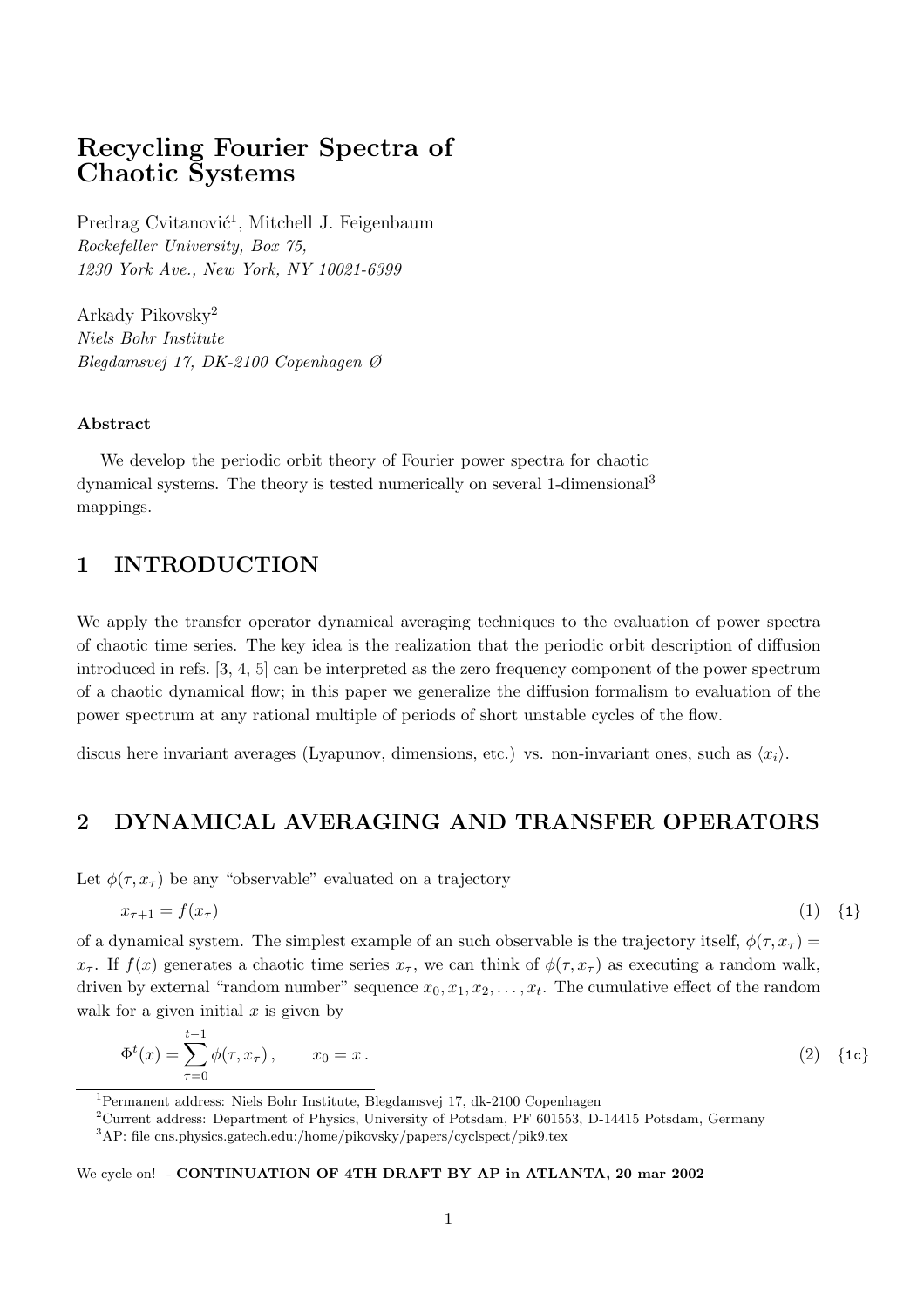If  $\phi$  is bounded, and  $f(x)$  generates a bounded time series for all initial conditions  $x \in M$ , a compact region in the "phase space" of the dynamical system,  $\Phi^t(x)$  cannot grow faster than t, and it makes sense to study the "drift velocity" of  $\phi(\tau, x_{\tau}),$ 

$$
\overline{\phi(x)} = \lim_{t \to \infty} \frac{1}{t} \Phi^t(x). \tag{3} \quad \text{{fim\_ave}}
$$

and its higher moments [7]. However, the time average  $\overline{\phi(x)}$  is in general a wild function of x; for a nice hyperbolic system it takes the same value  $\langle \phi \rangle$  for almost all initial x, but a different value on any periodic orbit, ie. on a dense set of initial points. Hence for chaotic dynamical systems robust averaging requires also averaging over the initial  $x$ . We shall denote average over the "phase space"  $x \in M$  by  $\langle \ldots \rangle$ . The expectation value  $\langle \phi \rangle$ , the asymptotic time and space average is given by

$$
\langle \phi \rangle = \frac{1}{|M|} \int dx \overline{\phi(x)}, \qquad |M| = \int dx
$$
  

$$
= \lim_{t \to \infty} \frac{1}{t} \sum_{\tau=0}^{t-1} \frac{1}{|M|} \int dx \, \phi(\tau, f^{\tau}(x)). \tag{4}
$$

Consider the expectation value

$$
\begin{aligned}\n\left\langle e^{\beta \cdot \Phi^t} \right\rangle &= \frac{1}{|M|} \int dx \, e^{\beta \cdot \Phi^t(x)} \\
&= \frac{1}{|M|} \int dx dy \, \delta(y - f^t(x)) \, e^{\beta \cdot \Phi^t(x)}.\n\end{aligned} \tag{5}
$$

Here  $\beta$  is an auxilliary variable, useful for evaluation of the moments  $\langle \phi^k \rangle$ . The  $t \to \infty$  limit of such averages can be related to the eigenvalues of transfer operators [1], in this case

$$
\mathcal{L}^t(y,x) = e^{\beta \cdot \Phi^t(x)} \delta(y - f^t(x)). \tag{6} \tag{8}
$$

If the limit (4) exists,

$$
\lim_{t \to \infty} \left\langle e^{\beta \cdot \Phi^t} \right\rangle \to e^{tQ(\beta)} \tag{7} \tag{7} \tag{8}
$$

also exists, with  $Q(\beta)$  given by the leading eigenvalue of  $\mathcal{L}^t$ ,  $\lambda_0 = e^{tQ(\beta)}$ . For  $\beta = 0$ , the operator (6) is the Perron-Frobenius operator. If the system is closed, probability conservation implies that the leading eigenvalue is exactly  $\lambda_0 = 1$ , and consquently  $Q(0) = 0$ . The averages such as (4) are recovered by evaluating derivatives of  $Q(\beta)$  at  $\beta = 0$ :

$$
\left. \frac{\partial Q}{\partial \beta} \right|_{\beta=0} = \left. \langle \phi \right\rangle = \lim_{t \to \infty} \frac{1}{t} \left\langle \Phi^t \right\rangle , \tag{8}
$$

$$
\left. \frac{\partial^2 Q}{\partial \beta^2} \right|_{\beta=0} = \lim_{t \to \infty} \frac{\langle (\Phi^t)^2 \rangle - \langle \Phi^t \rangle^2}{t} . \tag{9}
$$

and so forth. For example, for  $\phi_i(x) = x_i(t)$ ,  $\langle x \rangle = 0$ , the spatial diffusion constant in  $i = 1, 2, ..., d$ spatial dimensions is given by [3, 4, 5]

$$
D = \frac{1}{2d} \left. \frac{\partial^2 Q}{\partial \beta^2} \right|_{\beta=0} = \lim_{t \to \infty} \frac{1}{2dt} \left\langle \left( \sum_{i=0}^{t-1} x_i(t) \right)^2 \right\rangle , \qquad (10) \quad \text{{8}}
$$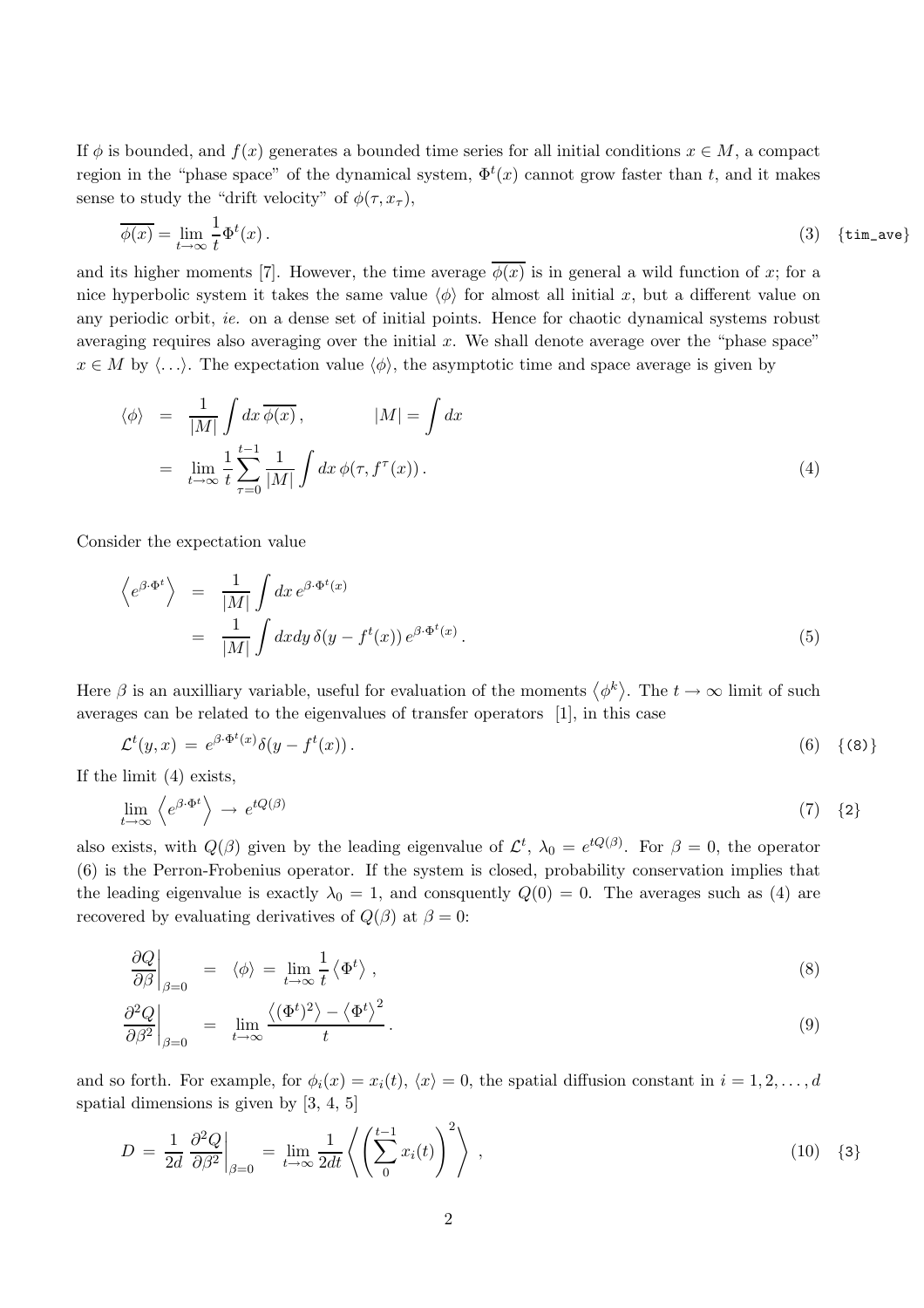### 2.1 Trace formulas

Extraction of the spectrum of  $\mathcal L$  commences with the evaluation of the trace

$$
\operatorname{tr} \mathcal{L}^t = \sum_{\alpha=0}^{\infty} \lambda_{\alpha}^t = \frac{1}{|M|} \int dx \, e^{\beta \cdot \Phi^t(x)} \delta(x - f^t(x)). \tag{11} \tag{10}
$$

For discrete time and hyperbolic dynamics we obtain [1]

$$
\mathrm{tr}\mathcal{L}^t = \sum_{x_i \in Fix \ f^t} \frac{e^{\beta \Phi_i^t}}{|\mathrm{det}\left(\mathbf{1} - \mathbf{J}_p^r\right)|}
$$

Using the property of additivity of observable  $\Phi^t$  along a trajectory, we can reduce the sum to the sum over prime cycles of  $f$ 

$$
\text{tr}\mathcal{L}^t = \sum_{p \in \mathcal{P}} \tau_p \sum_{r=1}^{\infty} \frac{\delta_{t, \tau_p r}}{|\det(\mathbf{1} - \mathbf{J}_p^r)|} e^{r\beta \cdot \Phi_p} \qquad \Phi_p = \Phi^{\tau_p}(x_i), \ x_i \in p \tag{12}
$$

where the sum is over  $\tau_p$  periodic points  $x_{p,m}$  of all prime cycles p whose period  $\tau_p$  divides t,  $x_{p,m}$  is the m-th point on the cycle, and  $J_p$  is the cycle stability matrix.  $J_p = Df^{\tau_p}(x_{p,m})$  is, by the chain rule, independent of the starting point  $x_{p,m}$ . For continuous flows the trace formulas (sect. 6.1) are of the essentially same form.

The Fredholm determinant associated with the trace formula (12) follows by the usual resummations [2]:

$$
F = \det(1 - e^{-Q(\beta)} \mathcal{L}) = \exp[\text{tr}\log(1 - e^{-Q} \mathcal{L}] = \exp\left[-\sum_{t=1}^{\infty} \frac{e^{-Qt}}{t} \text{tr}\mathcal{L}\right]
$$

$$
= \exp\left(-\sum_{p \in \mathcal{P}} \sum_{r=1}^{\infty} \frac{e^{-Q(\beta)\tau_p r + r\beta \Phi_p}}{r} \frac{1}{|\det(\mathbf{1} - \mathbf{J}_p^r)|}\right).
$$
(13)

The equation  $F(\beta, Q) = 0$  implicitly defines the function  $Q(\beta)$ . Thus the derivatives (8),(9) we are looking for can be calculated as

$$
\frac{\partial Q}{\partial \beta} = -\left. \frac{\frac{\partial F}{\partial \beta}}{\frac{\partial F}{\partial Q}} \right|_{\beta = Q = 0}
$$

etc.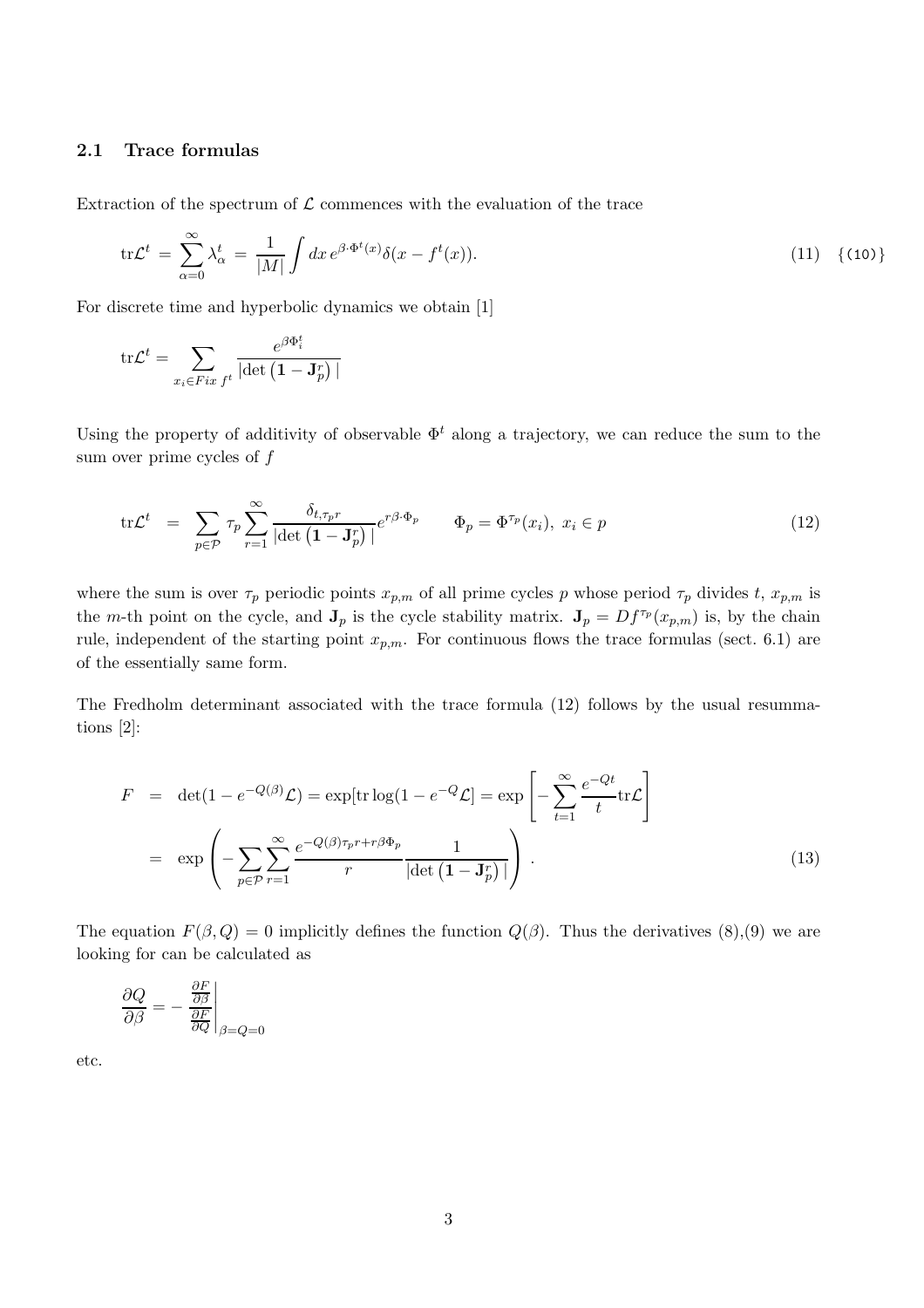#### 2.2 Cycle expansions

The associated with the Fredholm determinant Ruelle  $\zeta$  function is obtained by replacement  $|\text{det}\left(\mathbf{1}-\mathbf{J}_p^r\right)| \to$  $\Lambda_p = \prod_e \Lambda_{p,e}$ , the product of the expanding eigenvalues of  $\mathbf{J}_p$  (see ref. [2] for details):

$$
1/\zeta(\beta, Q) = \prod_{p \in \mathcal{P}} (1 - t_p)
$$
  

$$
t_p = \frac{1}{|\Lambda_p|} e^{\beta \Phi_p - Q\tau_p}, \qquad (14)
$$

Again, the function  $Q(\beta)$  of (7) is the largest solution of the equation  $1/\zeta(\beta, Q(\beta)) = 0$  which is equivalent to  $F(\beta, Q(\beta)) = 0$ . This replacement is also correct for continuous flow [10], trace formula (65).

The above infinite products can be rearranged as expansions with improved convergence properties [2]. The  $\zeta$  function is expanded as a formal power series,

$$
1/\zeta = \prod_{p} (1 - t_p) = 1 + \sum_{\{p_1 p_2 \dots p_k\}}' t_{\{p_1 p_2 \dots p_k\}},
$$
  

$$
t_{\{p_1 p_2 \dots p_k\}} = (-1)^k t_{p_1} t_{p_2} \dots t_{p_k}
$$
 (15)

where the prime on the sum indicates that the sum is over all distinct non-repeating combinations of prime cycles. For  $k > 1$ ,  $t_{\{p_1p_2...p_k\}}$  are "pseudo" cycles; they are sequences of shorter cycles that shadow a cycle with symbol sequence  $p_1p_2 \ldots p_k$  along segments  $p_1, p_2, \ldots, p_k$ . For sufficiently small  $z = e^{-Q}$  the sum makes sense as a power series in z.

### 2.3 Cycle formulas for dynamical averages

The implicit definition of  $Q(\beta)$ ,  $1/\zeta(\beta, Q(\beta)) = 0$ , together with the expression for the variation in cycle weight (14) as function of  $\beta$ ,  $Q$ 

$$
\delta t_p = (\Phi_p(\omega)\delta\beta - \tau_p \delta Q)t_p,
$$

yields the cycle expansion for  $\langle \phi \rangle$ 

$$
\langle \phi \rangle = \frac{\partial Q}{\partial \beta} = -\frac{\frac{\partial \zeta^{-1}}{\partial \beta}}{\frac{\partial \zeta^{-1}}{\partial Q}} = \frac{\sum' \Phi_{\{p_1 p_2 \dots p_k\}} t_{\{p_1 p_2 \dots p_k\}}}{\sum' \tau_{\{p_1 p_2 \dots p_k\}} t_{\{p_1 p_2 \dots p_k\}}},
$$
  
\n
$$
\Phi_{\{p_1 p_2 \dots p_k\}} = \Phi_{p_1} + \Phi_{p_2} \dots + \Phi_{p_k}, \qquad \tau_{\{p_1 p_2 \dots p_k\}} = \tau_{p_1} + \tau_{p_2} \dots + \tau_{p_k},
$$
\n(16)

and similarly for the higher derivatives of  $Q(\beta)$ , such as for the diffusion constant (9)

$$
2D = \frac{\partial^2 Q}{\partial \beta^2} = -\frac{\frac{\partial^2 \zeta^{-1}}{\partial \beta^2}}{\frac{\partial \zeta^{-1}}{\partial Q}} = \frac{\sum' (-1)^k (\Phi_{p_1} + \dots + \Phi_{p_k})^2 / |\Lambda_{p_1} \dots \Lambda_{p_k}|}{\sum' (-1)^k (\tau_{p_1} + \dots + \tau_{p_k}) / |\Lambda_{p_1} \dots \Lambda_{p_k}|}
$$
(17) { $\text{cexp}$ }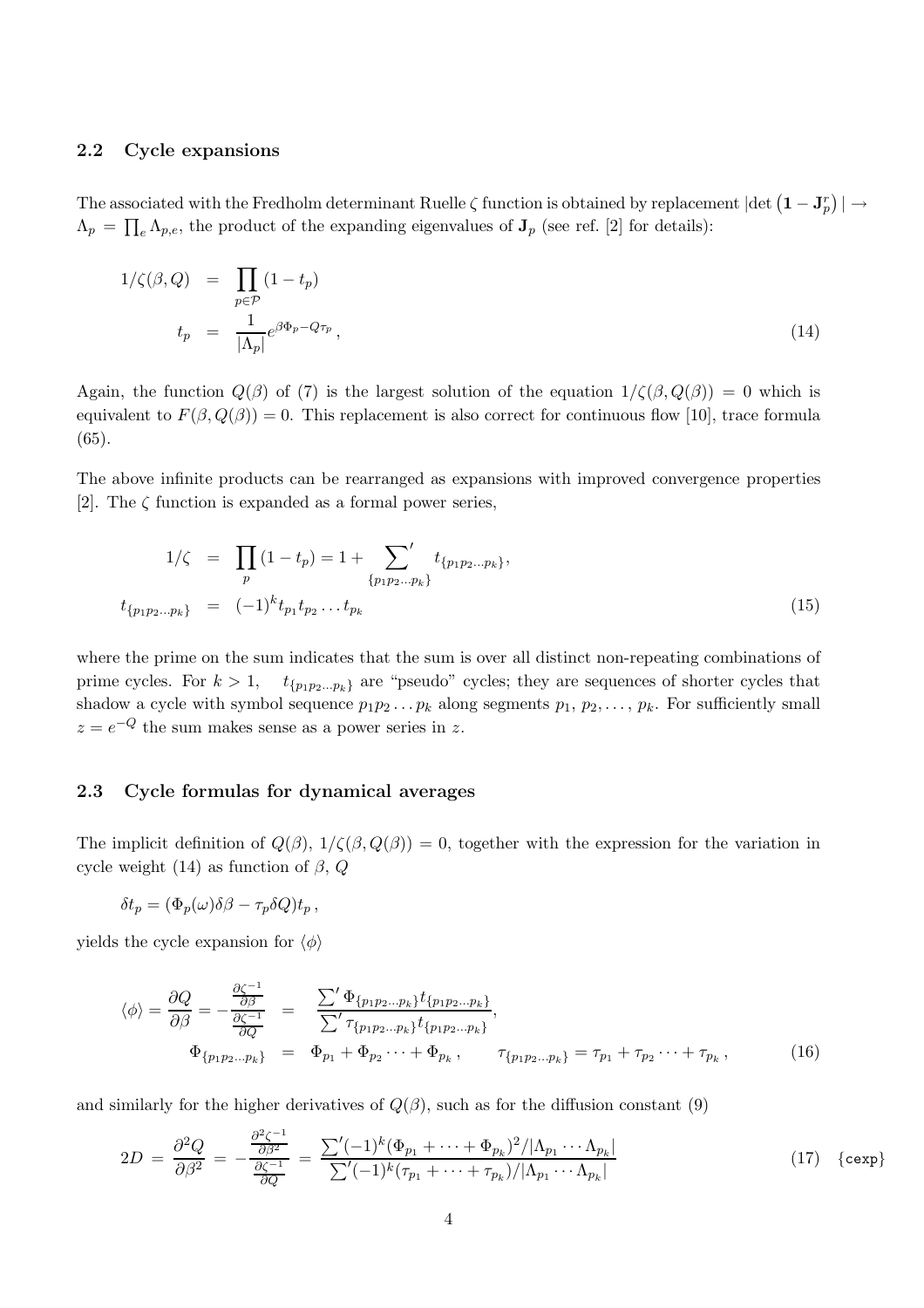(in writing (17) we have assumed that  $\langle \phi \rangle = 0$ , otherwise a more complex expression with the derivatives  $\partial^2(\zeta^{-1})/\partial\beta\partial Q$  come in play), and with sums as in (15). Formally all such averages are of form  $\langle \phi \rangle = \langle \Phi \rangle' / \langle \tau \rangle'$ , but note that this average in not the one one would naively write down [15, 6] using trace formulas; this is not an approximate sum from partition of the phase space into neighborhoods of all periodic points of period  $t$ , but an exact sum over all prime cycles, with prefactors  $(-1)^k$  ensuring curvature cancelations.

## 3 FOURIER SPECTRA

#### 3.1 Averages over Fourier transforms

If we chose as the "observable"  $\phi(\tau, x_{\tau}) = e^{i2\pi\omega\tau} \phi(x_{\tau})$ , the sum (2) becomes a Fourier transform

$$
\Phi^t(\omega, x) = \sum_{\tau=0}^{t-1} e^{i2\pi\omega\tau} \phi(x_\tau), \qquad x_0 = x, \tag{18} \text{ [four-tran]}
$$

and (4) becomes the space-averaged Fourier transform of the time series  $\phi(x_0), \phi(x_1), \phi(x_2), \ldots$ 

$$
\langle \phi(\omega) \rangle = \lim_{t \to \infty} \frac{1}{t} \sum_{\tau=0}^{t-1} \frac{1}{|M|} \int dx \, e^{i2\pi\omega\tau} \phi(f^{\tau}(x)) \,. \tag{19} \tag{19} \tag{20} \label{20}
$$

In a chaotic system the space-averaged Fourier transform usually vanishes because

$$
\frac{1}{|M|}\int dx\,\phi(f^\tau(x))
$$

does not depend on  $\tau$ . To obtain a non-vanishing quantity, we have first to take the absolute value of the Fourier transform, and after that to perform the averaging. In this way we immediately come to the power spectrum of the process:

$$
\langle |\Phi^t(\omega)|^2 \rangle = t \sum_{\tau=-t+1}^{t-1} (1 - |\tau|/t) C(\tau) e^{i2\pi\omega\tau}
$$
 (20) {pow\_spec}

where  $C(m) = \langle \phi(x_\tau) \phi(x_{\tau+m}) \rangle$  is the space-averaged time correlation function.

Generally, a power spectrum of a chaotic observable consists of a broad band noise  $S(\omega)$  and of a discrete spectrum  $\Delta(\omega)$  which correspond to two terms in the time growth rates of  $\langle |\Phi^t(\omega)|^2 \rangle$ :<sup>4</sup>

$$
\langle |\Phi^t(\omega)|^2 \rangle \sim t^2 \Delta(\omega) + tS(\omega). \tag{21} \tag{11}
$$

Comparing with (9), (10), we see that  $\frac{1}{2}S(\omega) = D(\omega)$  is nothing else but the diffusion constant for quantity  $\Phi^t(\omega)$ , and  $\Delta(\omega)$  is the drift term. With this interpretation of the observable  $\Phi^t$  we can hope to obtain the power spectrum from the derivatives of the corresponding leading eigenvalue  $Q(\beta)$  like in (9). However, in oder to be able to apply the trace formulas machinery, we need  $\Phi^t$  to fulfill some requirements, such as additivity along the trajectories and periodic orbits. As we show below, these requirements are valid with restrictions.

<sup>&</sup>lt;sup>4</sup>Strictly speaking, this time dependence can include powers of time different from one and two, in this situation one speaks on singular continuous spectra [].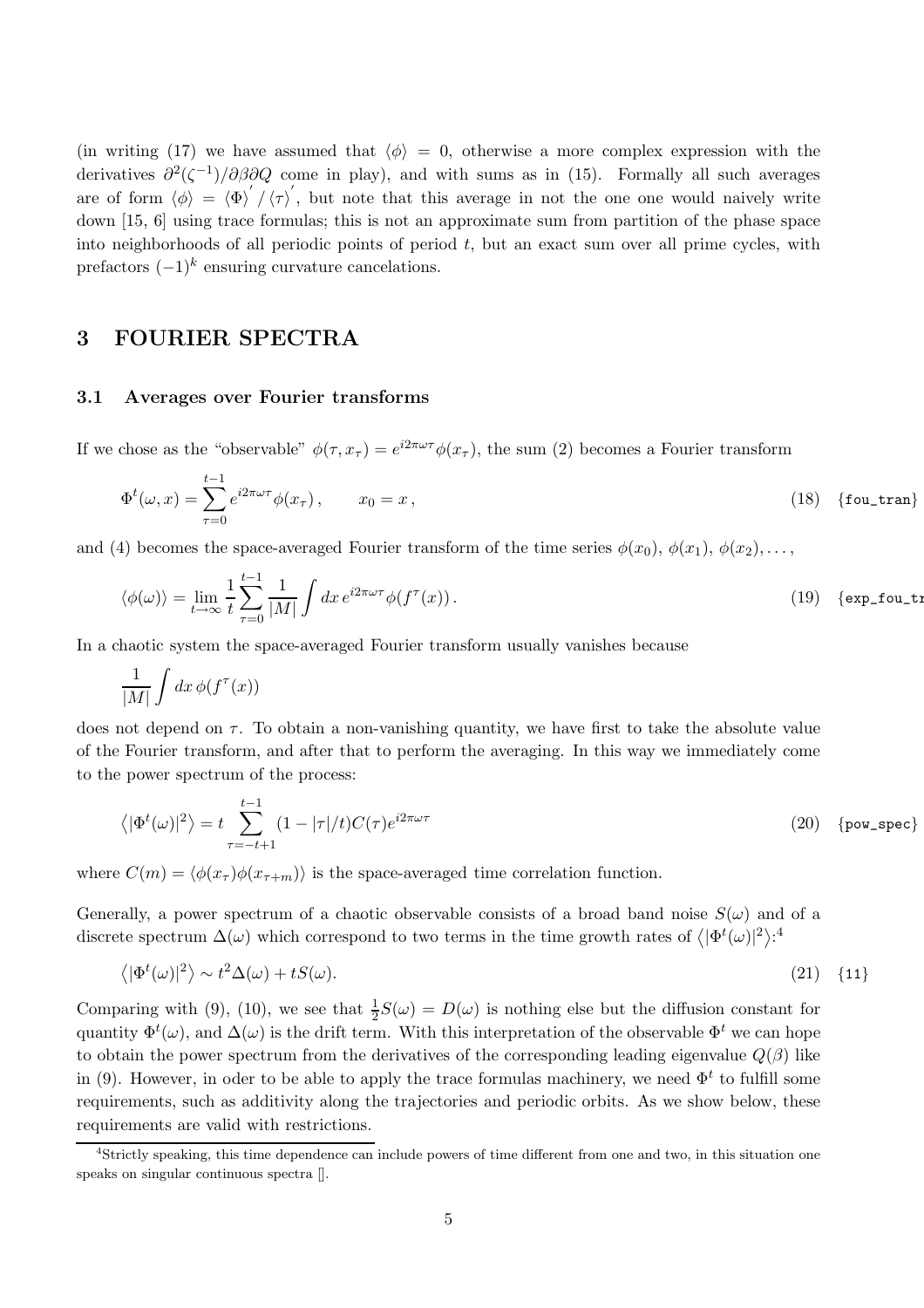#### 3.2 Fourier cycle weights

The main difficulty in applying the trace formulas to the Fourier transformsis that in the former one needs additivity of an observable along the trajectory of a dynamical system. Let us look how the additivity can appear in the Fourier sum.

Evaluated on the rth repeat of a prime cycle p having period  $\tau_p$ , the Fourier sum (18) factorizes into

$$
\Phi^{r\tau_p}(\omega, x_{p,m}) = r \Phi_p(\omega) e^{-i2\pi\omega m} \frac{1}{r} \sum_{k=0}^{r-1} e^{i2\pi\omega \tau_p k}, \qquad (22)
$$

$$
\Phi_p(\omega) = \sum_{\tau=0}^{p-1} e^{i2\pi\omega\tau} \phi(x_{p,\tau}). \tag{23}
$$

The sum in (22) takes values

$$
\frac{1}{r} \sum_{k=0}^{r-1} e^{i2\pi\omega\tau_p k} = \begin{cases} 1 & \text{if } \tau_p \omega = \text{integer,} \\ 0 & \text{if } \tau_p \omega \neq \text{integer,} \\ O(1/r) & \text{if } \tau_{p} \omega \neq \text{integer.} \end{cases} \quad r\tau_p \omega = \text{integer.} \quad . \tag{24}
$$

In the  $t = r\tau_p \rightarrow \infty$  limit the  $O(1/r)$  terms vanish, and the sum (18) evaluated on the rth repeat of a prime cycle p projects out all frequencies  $\omega$  which are not harmonics of the prime cycle frequency  $1/\tau_p$ :

$$
\Phi^{r\tau_p}(\omega, x_{p,m}) \sim \begin{cases} r \Phi_p e^{-i2\pi\omega m} & \text{if } \tau_p \omega = \text{integer} \\ 0 & \text{if } \tau_p \omega \neq \text{integer} \end{cases} . \tag{25} \tag{25} \text{[Phi\_om]}
$$

This formula can be interpreted in two ways. Let us first fix the periodic orbit under consideration, i.e. fix  $\tau_p$ . Then, this orbit according to (25) gives non-wanishing weights for frequencies  $0, \frac{1}{\tau_s}$  $\frac{1}{\tau_p}, \frac{2}{\tau_p}$  $\frac{2}{\tau_p}, \ldots$  . This means that the orbit "contributes" to the power spectrum at those frequencies only, which frequencies can be presented in the spectrum of this orbit. At the other hand, let us fix a frequency  $\omega$ . If this frequency is irrational, no periodic orbit "contributes" to it. If the frequency is rational  $\omega = \frac{l}{a}$  $\frac{1}{q}$ , then all orbits with periods  $q, 2q, 3q, \ldots$  contribute to the power spectrum at this frequency.

Therefore, we have to consider the rational frequencies only. From  $(24),(25)$  it follows, that for these frequencies also the additivity of the Fourier weight along the periodic orbit of the dynamical system holds, provided the periods of orbits satisfy the relation  $\tau_p \omega = \text{integer}$ . To ensure that only such orbits come in play, we can do the following: given a rational frequency  $\omega = \frac{l}{a}$  $\frac{l}{q}$ , let us consider the  $q$ -th iteration of  $(1)$ :

$$
x_{\tau+q} = f^q(x_{\tau}) \tag{26} \tag{14}
$$

and as an obversable let us take

$$
\phi^{(q)}(x_{\tau}) = \sum_{t=0}^{q-1} e^{i2\pi\omega t} \phi(x_{\tau+t})
$$
\n(27) {phi}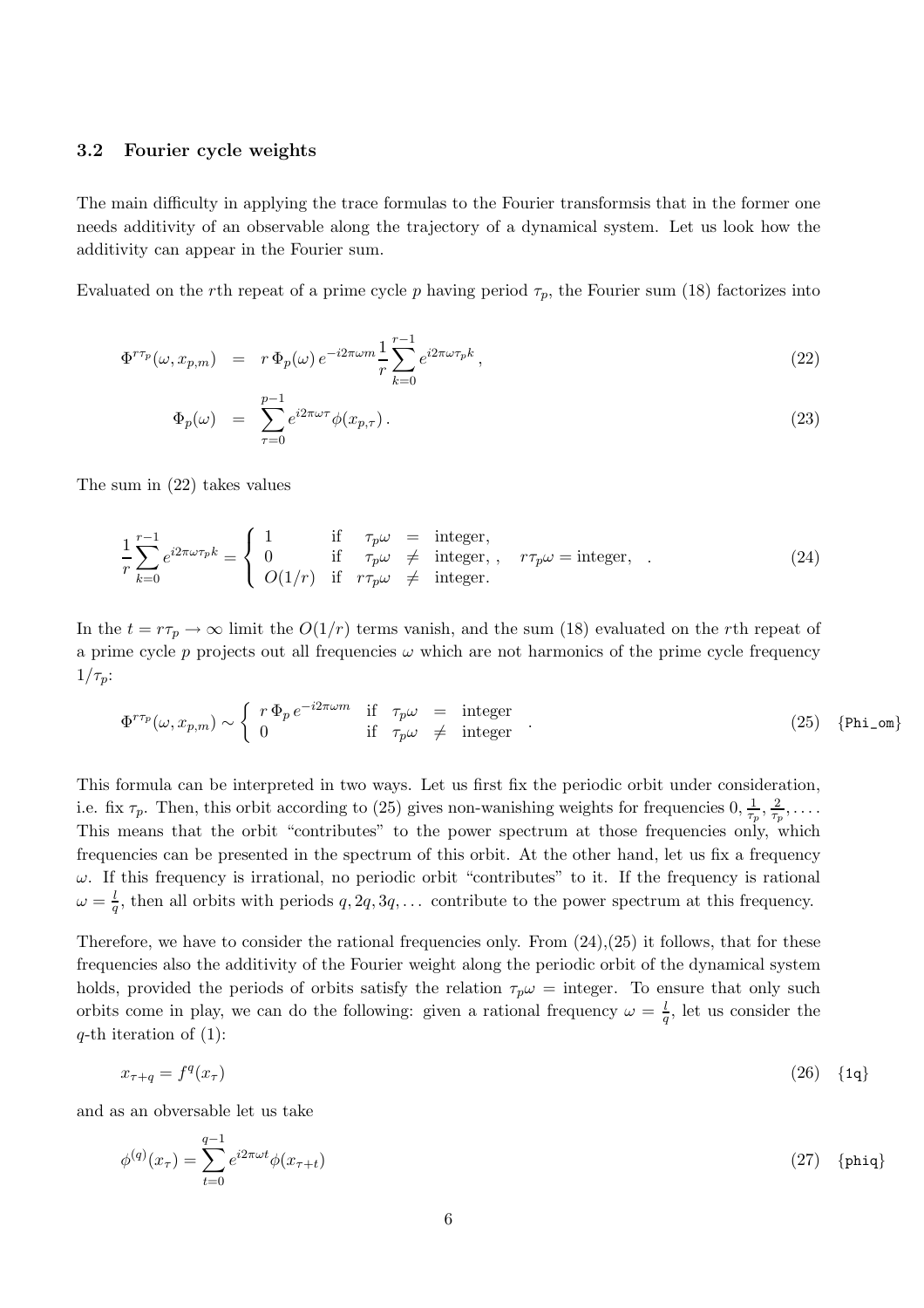Then the Fourier transform (18) for this frequency reduces to the sum (2), and the trace formula (12) is valid. After finding the diffusion constant for  $(26),(27)$  one should not forget to divide it by q to get the diffusion constant in the original time scale.

A small modification of the trace formula is still needed, because our observable (27) is complex, and we want to average the square of its absolute value. To do this it is convenient to consider the auxillary variable  $\beta$  as a complex one  $\beta = \beta_r + i\beta_i$ , and to average in (5) the real part, so that instead of (7) we write

$$
\lim_{t \to \infty} \left\langle e^{\text{Re}(\beta \cdot \Phi^t)} \right\rangle = \lim_{t \to \infty} \left\langle e^{\beta_r \cdot \text{Re}(\Phi^t) - \beta_i \cdot \text{Im}(\Phi^t)} \right\rangle \to e^{tQ(\beta)} \tag{28}
$$

The diffusion constant can be then represented through the derivatives  $^5$ 

$$
\frac{\partial^2 Q}{\partial \beta_r^2}\bigg|_{\beta_r=\beta_i=0} + \frac{\partial^2 Q}{\partial \beta_i^2}\bigg|_{\beta_r=\beta_i=0} = \lim_{t \to \infty} \frac{1}{t} \left\langle |\Phi^t(\omega)|^2 \right\rangle = S(\omega). \tag{29} \tag{29} \tag{29} \tag{29} \label{29}.
$$

## 3.3 Cycle expansions for power spectrum

#### AP: calculations in this section not rechecked

In view of discussion above we have to apply the main cycle expansion formula to the  $q$ -th iteration of the map to find the power spectrum at frequency  $\omega = \frac{l}{q}$ . This means that index p in (13)-(17) counts all prime cycles of the map  $f^q$ , not of the map f. The main formula of cycle expansion of the power spectrum now reads

$$
S(\omega) = \frac{\sum' (-1)^k |\Phi_{p_1} + \dots + \Phi_{p_k}|^2 / |\Lambda_{p_1} \dots \Lambda_{p_k}|}{\sum' (-1)^k (\tau_{p_1} + \dots + \tau_{p_k}) / |\Lambda_{p_1} \dots \Lambda_{p_k}|}
$$
(30) { $\{ \exp 1 \} \}$ 

Here  $\omega$  is rational  $\omega = \frac{l}{a}$  $\frac{a}{q}$ ; p are prime cycles of the q-th iteration of the map, and  $\Phi_p$  are (complex) Fourier sums along the cycles calculated according to (27).

As all the prime cycles of the map  $f<sup>q</sup>$  stem from cycles of the original map f, it is instructive to write the corresponding  $\zeta$ -function. It is clear that we should divide all primary cycles of f can be divided in two classes:

- 1. To the set  $\mathcal{P}_q$  belong all primary cycles of f having periods  $q, 2q, 3q, \ldots$ . They appear for the map  $f<sup>q</sup>$  as primary cycles of periods  $1, 2, 3, \ldots$  correspondingly.
- 2. All other primary cycles of f with periods  $r \neq n \cdot q$  also appear as primary cycles of  $f^q$ , namely as period-s cycles where s is a minimal integer satisfying together with another integer  $m$  the relation  $r \cdot m = s \cdot q$

<sup>&</sup>lt;sup>5</sup>We assume  $\langle \Phi^t \rangle = 0$ , what means that there is no discrete spectrum at the chosen frequency. For zero frequency this can be ensured by chosing the observable  $\phi(x)$  having zero mean, for other frequencies this is ensured by mixing properties of the system. For a special consideration of non-mixing case see section 4.3 below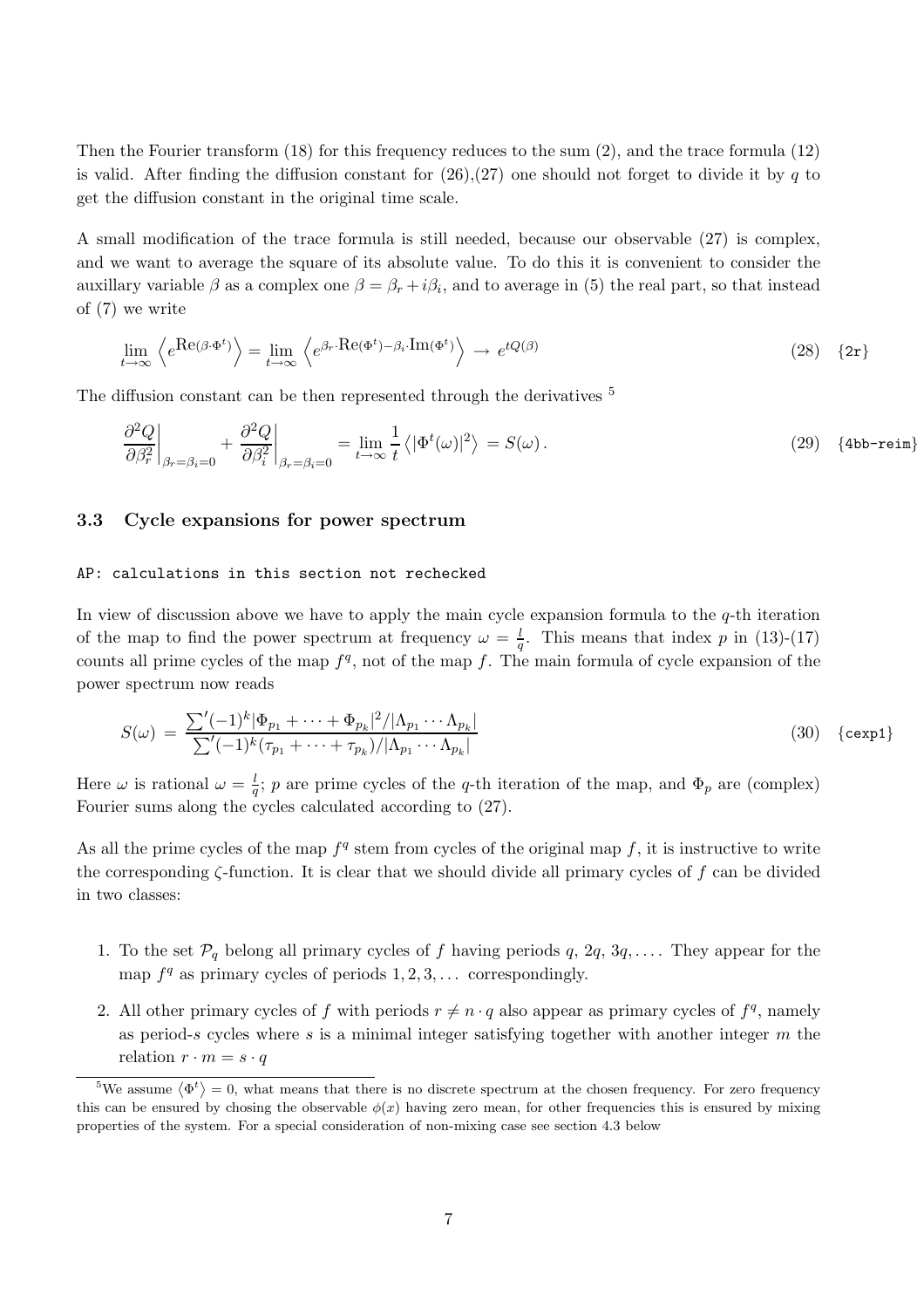Next, we note that to each primary cycle p of f of type 1 (having period  $\tau_p$ ) correspond q cycles of  $f^q$  lying on its trajectory. The factors  $\Phi_p$  for these cycles differ by the phase shift  $e^{i2\pi \frac{1}{q}j}$ . Thus, to each such cycle corresponds a product

$$
\prod_{j=0}^{\tau_p-1} (1-t_{pj}) \qquad t_{pj} = \frac{1}{|\Lambda_p|} e^{\beta \Phi_p(\omega) e^{i2\pi \omega j} - Q\tau_p}
$$

For a cycle of type 2, the Fourier weight vanishes according to (25). It is equivalent to setting  $\beta = 0$  at the corresponding  $t_p$ . Due to remaining additivity of the periods and multiplicativity of the multipliers, we can write the contribution as

$$
(1-(t_p(0))^m)
$$

where the zero argument means that here effectively  $\beta = 0$ . As a result, we can write  $\zeta$ -function for the calculation of power spectrum at frequency  $\omega = \frac{l}{a}$  $\frac{l}{q}$  as

$$
\frac{1}{\zeta} = \prod_{p \in \mathcal{P}_q} \prod_{j=0}^{\tau_p - 1} (1 - t_{pj}) \prod_{p \notin \mathcal{P}_q} (1 - (t_p(0))^m)
$$
\n(31) {zeta = 1} (31)

## 4 APPLICATINS TO 1-d MAPS

There exist maps - typically 1-d piecewise-linear maps - for which the natural measure is available in closed form. As for such maps the power spectra are known analytically, we can use them as benchmarks for tests of cycle expansions. We start with two maps whose symbolic dynamics is described by the full (0,1) binary shift, ie. all sequences of "0" and "1" are realizable: the Bernoulli shift and the skew tent map. C. Beck has further results for the Ulam map, based on the Chebyshev polynomials method of ref. [13]. While the cycle expansions do not appear to be convenient for rederivation of the analytic results, they converge faster than exponentially in numerical evaluations, and are also applicable to generic flows, where the natural measure is not analytically available.

#### 4.1 Bernoulli doubling map

For the Bernoulli map  $f(x) = 2x \mod (1)$  the natural measure is  $\mu(x) = 1$ . Taking the observable  $\phi = x - \langle x \rangle = x - 1/2$  we obtain the variance

$$
C(0) = \left\langle (x_t - \langle x \rangle)^2 \right\rangle = \int_0^1 dx (x - \frac{1}{2})^2 = \frac{1}{12},
$$
\n(32) {correl\_0E

and the correlation function is

$$
C(m) = \langle (x_t - \langle x \rangle)(x_{t+m} - \langle x \rangle) \rangle = \frac{1}{12} 2^{-m}.
$$
\n(33) {correl}\_B

The power spectrum follows from (20),(33)

$$
S(\omega) = \frac{1}{4} \frac{1}{5 - 4\cos 2\pi\omega} \tag{34}
$$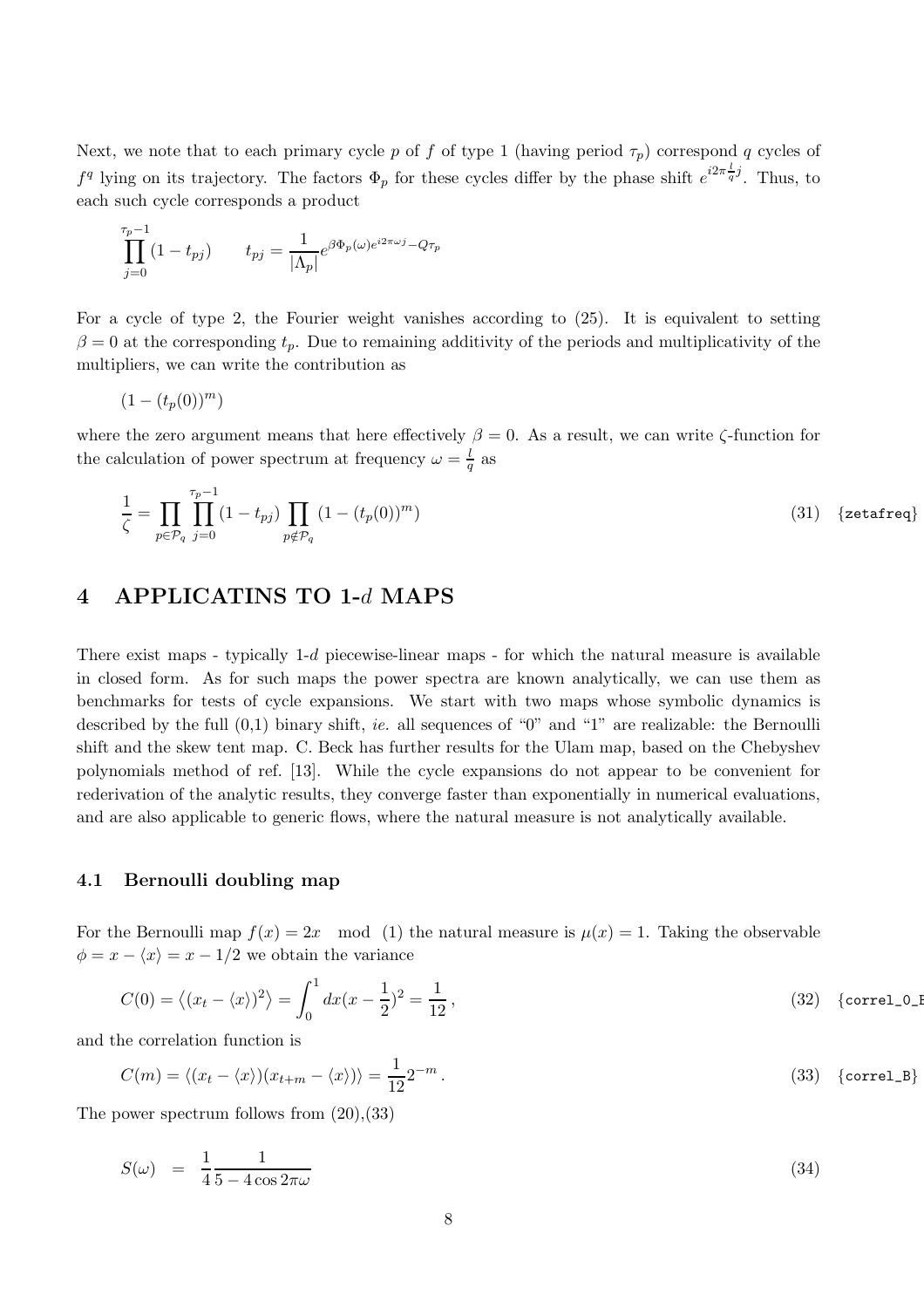We shall compare this exact solution with the values obtained from cycle expansion.

The periodic points are easily computed according to the general formula:

$$
x_{\epsilon_1 \epsilon_2 \dots \epsilon_k} = \overline{. \epsilon_1 \epsilon_2 \dots \epsilon_k} = \frac{2^{k-1} \epsilon_1 + 2^{k-2} \epsilon_2 + \dots + \epsilon_k}{2^k - 1}
$$
\n(35) {per\_B}  
(35) {per\_B}

and are presented in the table.

| Symbols        | $\boldsymbol{x}$ | $\Phi_p$ for $\omega = 0$ | $\Phi_p$ for $\omega = 1/2$ | $\Phi_p$ for $\omega = 1/3$ |
|----------------|------------------|---------------------------|-----------------------------|-----------------------------|
| $\overline{0}$ | $\overline{0}$   | $-1/2$                    |                             | $\theta$                    |
| $\mathbf{1}$   | 1                | 1/2                       |                             | $\boldsymbol{0}$            |
| 01             | 1/3              | $\overline{0}$            | $-1/3$                      |                             |
| 10             | 2/3              |                           | 1/3                         |                             |
| 001            | 1/7              |                           |                             | $(1+2\xi+4\xi^2)/7$         |
| 010            | 2/7              | $-1/2$                    |                             | $(2+4\xi+\xi^2)/7$          |
| 100            | 4/7              |                           |                             | $(4 + \xi + 2\xi^2)/7$      |
| 011            | 3/7              |                           |                             | $(3+6\xi+5\xi^2)/7$         |
| 110            | 6/7              | 1/2                       |                             | $(6+5\xi+3\xi^2)/7$         |
| 101            | 5/7              |                           |                             | $(5+3\xi+6\xi^2)/7$         |
| 0001           | 1/15             |                           | $-1/3$                      |                             |
| 0010           | 2/15             |                           | 1/3                         |                             |
| 0100           | 4/15             | $-1$                      |                             |                             |
| 1000           | 8/15             |                           |                             |                             |
| 0011           | 3/15             | $\overline{0}$            | 0                           |                             |
| 0110           | 6/15             |                           | $\overline{0}$              |                             |
| 1100           | 12/15            | $\overline{0}$            |                             |                             |
| 1001           | 9/15             |                           |                             |                             |
| 0111           | 7/15             |                           | $-1/3$                      |                             |
| 1110           | 14/15            |                           |                             |                             |
| 1101           | 13/15            | $\mathbf 1$               |                             |                             |
| 1011           | 11/15            |                           | 1/3                         |                             |

### 4.1.1 Spectrum at zero frequency

Here we have a trival calculation of the diffusion coefficient, based on the prime cycles of the Bernoulli map. It is convenient to rewrite the general expression

$$
S(0) = \frac{\partial^2 Q}{\partial \beta^2} = \frac{\sum' (-1)^k (\Phi_{p_1} + \Phi_{p_2} + \dots + \Phi_{p_k})^2 / (|\Lambda_{p_1} \cdots \Lambda_{p_k}|)}{\sum' (-1)^k (n_{p_1} + n_{p_2} + \dots + n_{p_k})^2 / (|\Lambda_{p_1} \cdots \Lambda_{p_k}|)}
$$
(36) {rat1}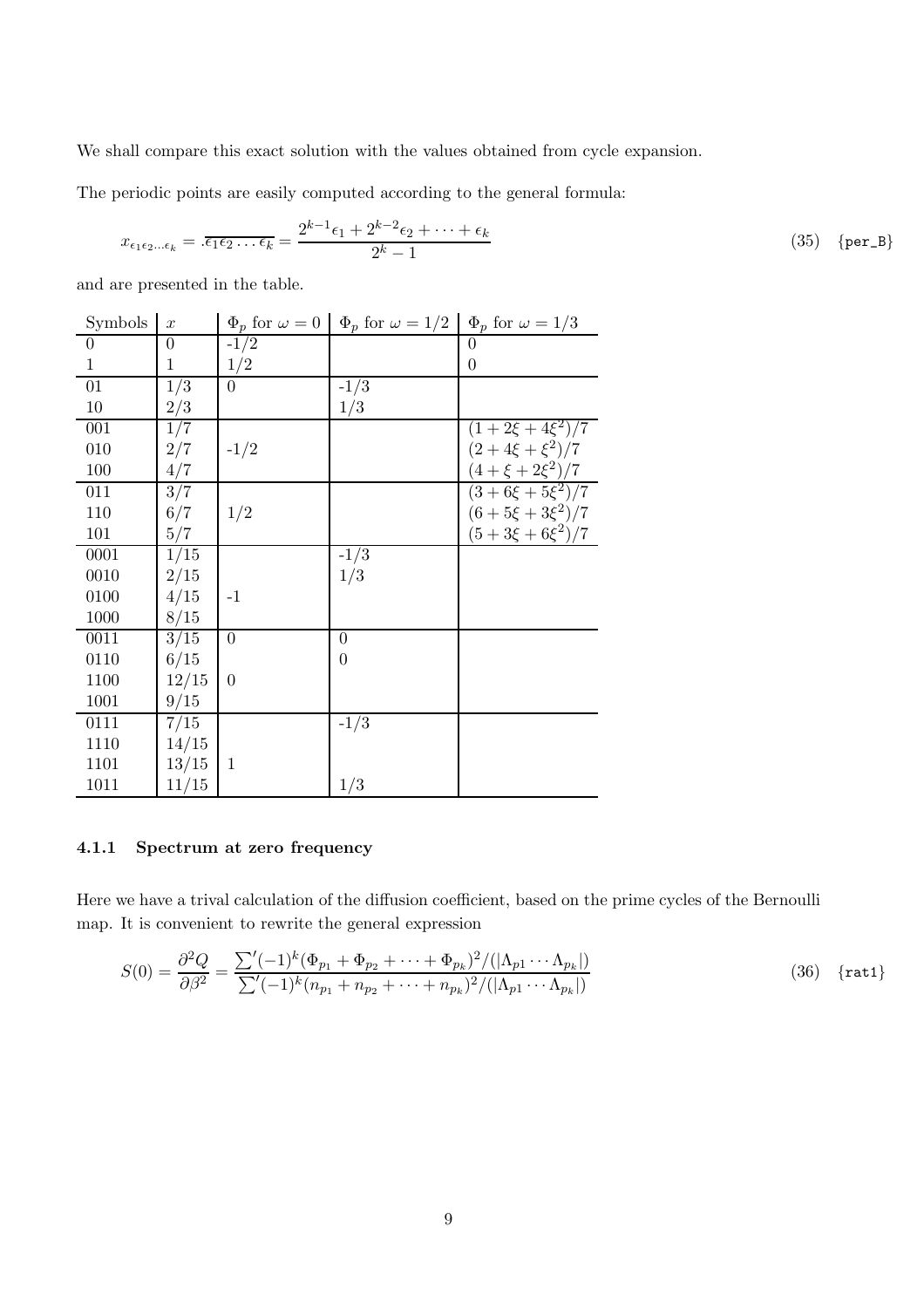in the form making compensation of contributions of different cycles evident. This form follows immediately from the product (15)

$$
0 = \prod_{p} (1 - t_p)
$$
  
=  $(1 - t_0)(1 - t_1)(1 - t_{10})(1 - t_{100})(1 - t_{101})(1 - t_{1001})(1 - t_{1011})...$   
=  $1 - t_0 - t_1$   
-  $(t_{10} - t_1t_0)$   
-  $(t_{100} - t_{10}t_0) - (t_{101} - t_{10}t_1)$   
-  $(t_{1000} - t_{100}t_0) - (t_{1001} - t_{100}t_1) - (t_{1011} - t_{101}t_1) + t_{101}t_0 - t_{10}t_1t_0$   
...

Noting that the denominator in (36) is a frequency independent normalization constant

$$
\sum'(-1)^k\frac{(n_{p_1}+\cdots+n_{p_k})}{|\Lambda_{p_1}\cdots\Lambda_{p_k}|}=[-\frac{1}{2}-\frac{1}{2}]+[-\frac{1}{4}(2-1-1)]+[-\frac{1}{8}(3-3)-\frac{1}{8}(3-3)]+\cdots=-1,
$$

we can rewrite the power spectrum at zero frequency as

$$
\frac{1}{2}(\Phi_0^2 + \Phi_1^2)
$$
\n
$$
\frac{1}{4}(\Phi_{10}^2 - (\Phi_0 + \Phi_1)^2)
$$
\n
$$
\frac{1}{8}[(\Phi_{100}^2 - (\Phi_{10} + \Phi_0)^2) + (\Phi_{101}^2 - (\Phi_{10} + \Phi_1)^2)]
$$
\n
$$
\frac{1}{16}[(\Phi_{1000}^2 - (\Phi_{100} + \Phi_0)^2) + (\Phi_{1001}^2 - (\Phi_{100} + \Phi_1)^2]
$$
\n
$$
-\frac{1}{16}[(\Phi_{1011}^2 - (\Phi_{101} + \Phi_1)^2) - ((\Phi_{101} + \Phi_0)^2 - (\Phi_{10} + \Phi_1 + \Phi_0)^2)]
$$
\n
$$
\dots \tag{37} \{ \text{expsimp} \}
$$

Here we should insert the values of  $\Phi_p$  presented in the table. We this obtain for the numerator

$$
-\frac{1}{2}(\frac{1}{4} + \frac{1}{4})
$$
  
\n
$$
-\frac{1}{4}(0 - 0)
$$
  
\n
$$
-\frac{1}{8}[(\frac{1}{4} - \frac{1}{4}) + (\frac{1}{4} - \frac{1}{4})]
$$
  
\n
$$
-\frac{1}{16}[(1 - 1) + (0 - 0)]
$$
  
\n
$$
-\frac{1}{16}[(1 - 1) - (0 - 0)] + \cdots
$$
  
\n
$$
=-\frac{1}{4}
$$
\n(38)

Here we have a perfect cancellation. The resulting value of spectrum is

$$
S(0) = \frac{1}{4}
$$

in accordance to (34).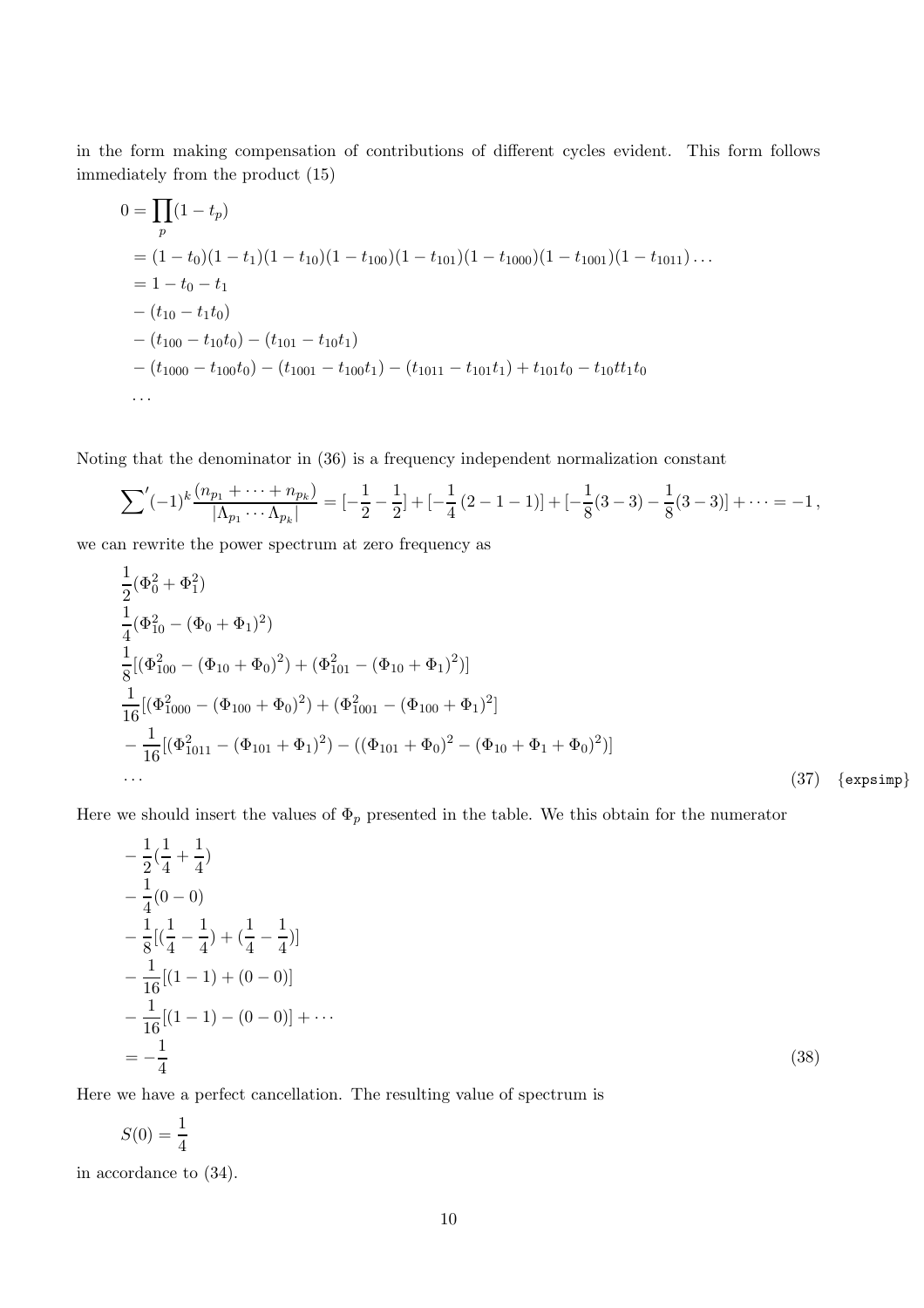## 4.1.2 Spectrum at frequency 1/2

Let us consider the second iteration of the Bernoulli map. For this iteration the Fourier sum according to (27) is

$$
\phi^{(2)}(x_{\tau}) = \phi(x_{\tau}) - \phi(x_{\tau+1})
$$

is a function of the state space which is additive on a trajectory. Thus, one can apply the cycle expansion for diffusion to this map. There are four basic symbols

$$
a = 00
$$
,  $b = 01$ ,  $c = 10$ ,  $d = 11$ .

We write the product (15) as

$$
0 = \prod (1 - t_p)
$$
  
=  $(1 - t_a)(1 - t_b)(1 - t_c)(1 - t_d)(1 - t_{ab})(1 - t_{ac})(1 - t_{ad})(1 - t_{bc})(1 - t_{bd})(1 - t_{cd})\dots$   
=  $1 - t_a - t_b - t_c - t_d$   
 $- (t_{ab} - t_a t_b) - (t_{ac} - t_a t_c) - (t_{ad} - t_a t_d)$   
 $- (t_{bc} - t_b t_c) - (t_{bd} - t_b t_d) - (t_{cd} - t_c t_d)$  (39)

where

$$
t_p = \frac{e^{\beta \Phi_p - Qn_p}}{\Lambda_p} , \qquad \Phi_p = x_p - f(x_p) .
$$

The diffusion constant is

$$
2S(1/2) = \frac{\partial^2 Q}{\partial \beta^2} = \frac{\sum' (-1)^k (A_{p_1} + A_{p_2} + \dots + A_{p_k})^2 / (|\Lambda_{p_1} \cdots \Lambda_{p_k}|)}{\sum' (-1)^k (n_{p_1} + n_{p_2} + \dots + n_{p_k})^2 / (|\Lambda_{p_1} \cdots \Lambda_{p_k}|)},
$$
\n(40) {rat2}

where the factor 2 on the left hand side appears because the diffusion is calculated in the new doubled time.

The denominator is

$$
\sum'(-1)^{k}\frac{(n_{p_1} + \dots + n_{p_k})}{|\Lambda_{p_1} \cdots \Lambda_{p_k}|}
$$
\n
$$
= -\frac{1}{4} - \frac{1}{4} - \frac{1}{4} - \frac{1}{4}
$$
\n
$$
- \frac{1}{16}(2 - 2) \cdots
$$
\n
$$
+ \cdots = -1,
$$
\n(42) {time<sub>-aver2</sub>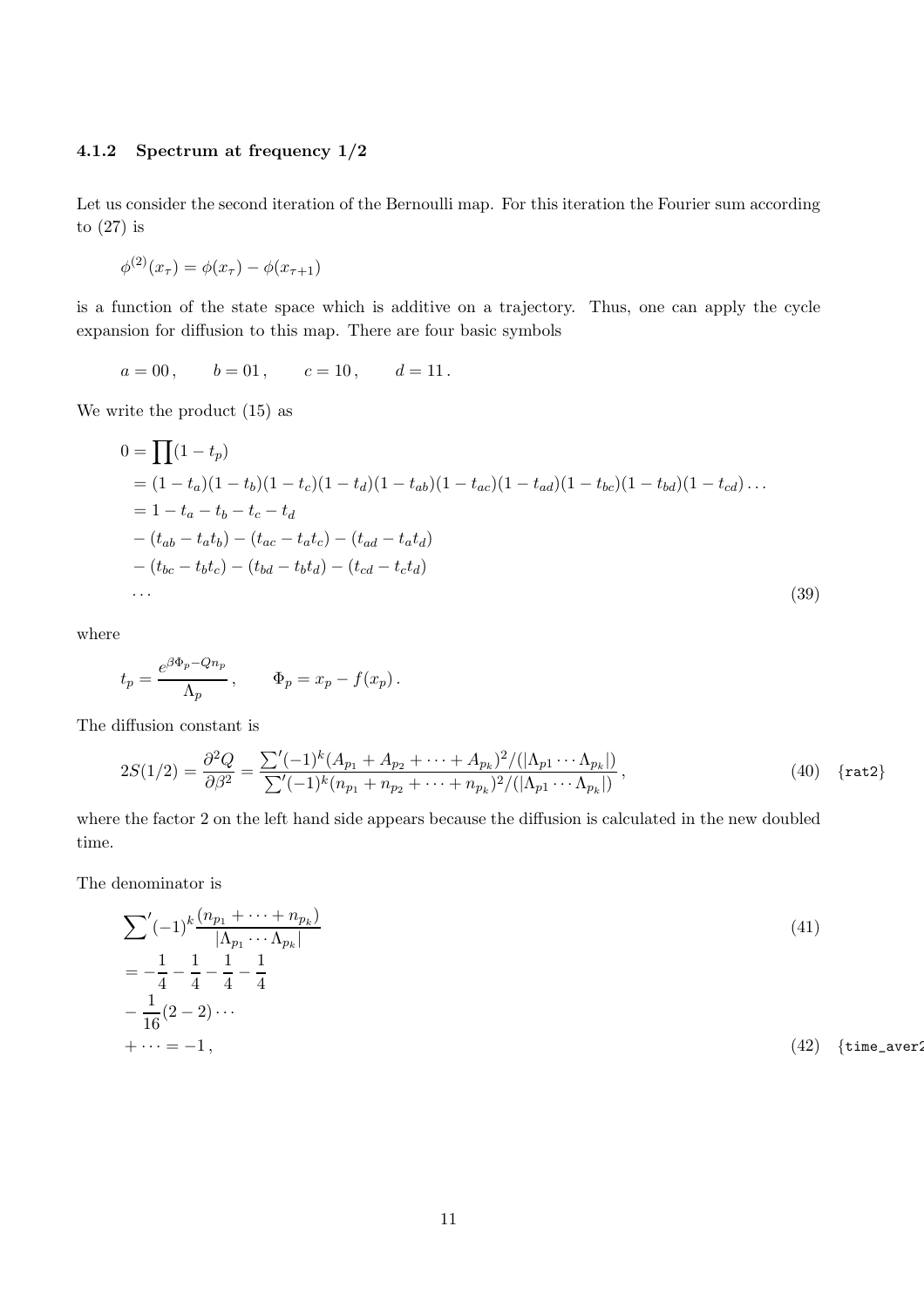The values of  $\Phi_p$  are presented in the table We substitute this in the numerator:

$$
-\frac{1}{4}(\Phi_a^2 + \Phi_b^2 + \Phi_c^2 + \Phi_d^2)
$$
  
\n
$$
-\frac{1}{16}[(\Phi_{ab}^2 - (\Phi_a + \Phi_b)^2) + (\Phi_{ac}^2 - (\Phi_a + \Phi_c)^2) + (\Phi_{ad}^2 - (\Phi_a + \Phi_d)^2]
$$
  
\n
$$
-\frac{1}{16}[(\Phi_{bc}^2 - (\Phi_b + \Phi_c)^2) + (\Phi_{bd}^2 - (\Phi_b + \Phi_d)^2) + (\Phi_{cd}^2 - (\Phi_c + \Phi_d)^2]
$$
  
\n
$$
= -\frac{1}{4}(0 + (\frac{1}{3})^2 + (\frac{1}{3})^2 + 0)
$$
  
\n
$$
-\frac{1}{16}[(\frac{1}{3})^2 - (\frac{1}{3})^2) + (\frac{1}{3})^2 - (\frac{1}{3})^2 + (0 - 0)]
$$
  
\n
$$
-\frac{1}{16}[(\frac{1}{3})^2 - (\frac{1}{3})^2) + (\frac{1}{3})^2 - (\frac{1}{3})^2 + (0 - 0)]
$$
  
\n
$$
= -\frac{1}{18}
$$
 (43)

As a result we obtain the correct value of  $S(1/2) = 1/36$  and a perfect cancellation of higher-order contributions.

### 4.1.3 Representation of cycle formula for period 1/2 through the basic prime cycles

Because the cycles of the time-2 Bernoulli map are not the original ones, it is instructive to represent the cycle expansion in terms of basic prime cycles of the Bernoulli map.

Because the dependence on  $\beta$  in  $t_a$  and  $t_d$  disappears, we can write

$$
t_a(Q,\beta) = t_a(Q,0) = t_{00}(Q,0) = t_0^2(Q,0)
$$
  $t_d(Q,\beta) = t_{11}(Q,0) = t_1^2(Q,0)$ 

For the product of two remaining terms we obtain

$$
(1 - t_b)(1 - t_c) = 1 - t_{01}(Q, \beta) - t_{10}(Q, \beta) + t_{01}(Q, \beta)t_{10}(Q, \beta)
$$
  
= 1 - t\_{01}(Q, \beta) - t\_{10}(Q, \beta) + t\_{01}^2(Q, 0)

Where we have used the property  $\Phi_{01} + \Phi_{10} = 0$  (which can be written also as  $t_{01}(Q, \beta) = t_c(Q, -\beta)$ )

Analogously, we can write

$$
t_{ab}(Q, \beta) = t_{0001}(Q, \beta) = t_{0010}(Q, -\beta) = t_{ac}(Q, -\beta)
$$
  
\n
$$
t_{ad}(Q, \beta) = t_{0011}(Q, \beta) = t_{0110}(Q, -\beta) = t_{bc}(Q, -\beta)
$$
  
\n
$$
t_{bd}(Q, \beta) = t_{0111}(Q, \beta) = t_{1011}(Q, -\beta) = t_{cd}(Q, -\beta)
$$

and the product of primary period-4 cycles appears as

$$
(1 - t_{ab})(1 - t_{ac})(1 - t_{ad})(1 - t_{bc})(1 - t_{bd})(1 - t_{cd})
$$
  
=  $(1 - t_{0001}(Q, \beta) - t_{0010}(Q, \beta) + t_{0001}^2(Q, 0))$   
 $\times (1 - t_{0011}(Q, \beta) - t_{0110}(Q, \beta) + t_{0011}^2(Q, 0))$   
 $\times (1 - t_{0111}(Q, \beta) - t_{1101}(Q, \beta) + t_{0111}^2(Q, 0))$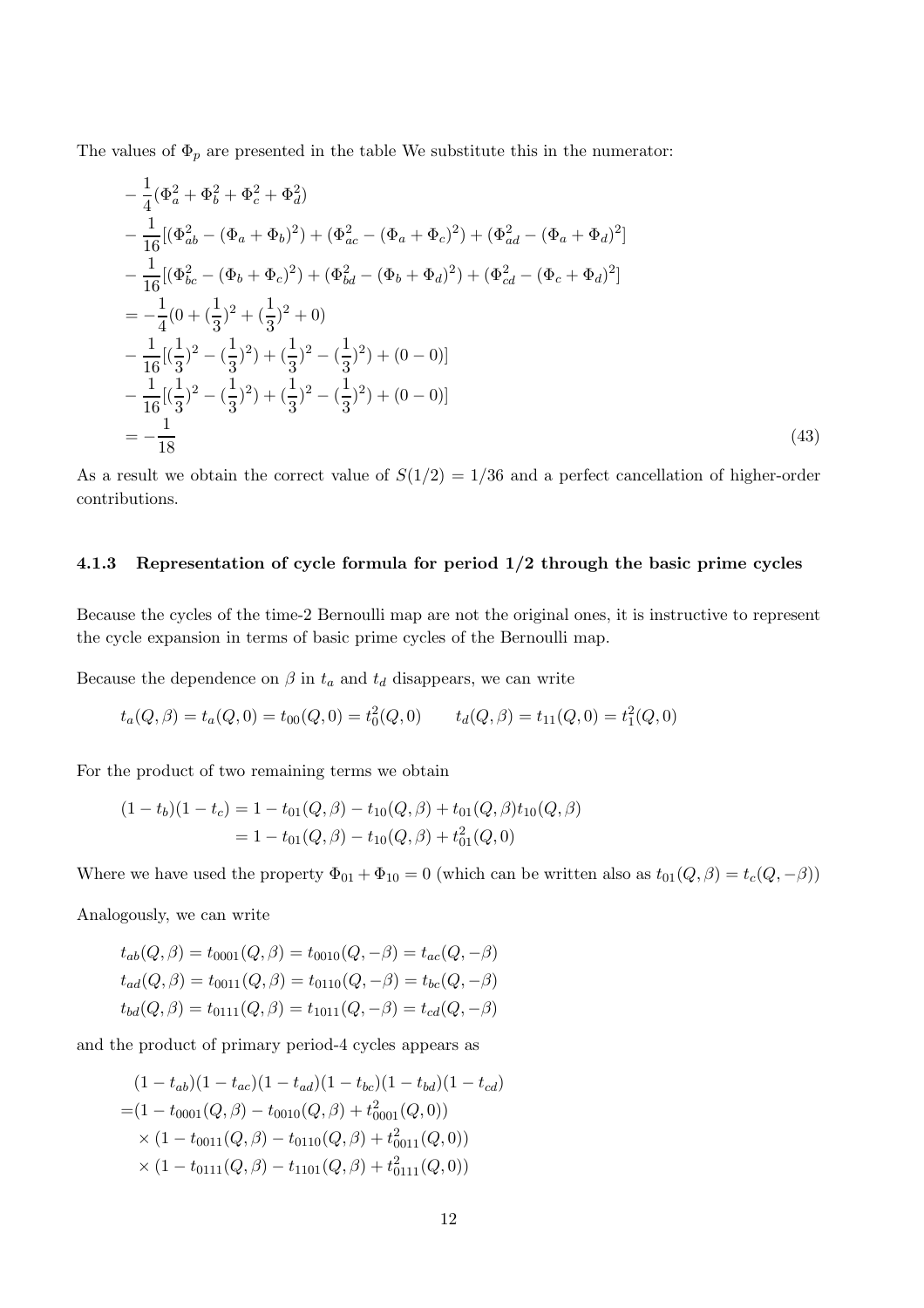Finaly we obtain

$$
0 = (1 - t_0^2(Q, 0))(1 - t_1^2(Q, 0))(1 - t_{01}(Q, \beta) - t_{10}(Q, \beta) + t_{01}^2(Q, 0))
$$
  
\n
$$
\times (1 - t_{0001}(Q, \beta) - t_{0010}(Q, \beta) + t_{0001}^2(Q, 0))(1 - t_{0011}(Q, \beta) - t_{0110}(Q, \beta) + t_{0011}^2(Q, 0))
$$
  
\n
$$
\times (1 - t_{0111}(Q, \beta) - t_{1101}(Q, \beta) + t_{0111}^2(Q, 0))
$$
  
\n
$$
= 1 - t_0^2(Q, 0) - t_1^2(Q, 0)
$$
  
\n
$$
- t_{01}(Q, \beta) - t_{10}(Q, \beta)
$$
  
\n
$$
- t_{0001}(Q, \beta) + t_0^2(Q, 0)t_{01}(Q, \beta) - t_{0010}(Q, \beta) + t_0^2(Q, 0)t_{10}(Q, \beta)
$$
  
\n
$$
- t_{0011}(Q, \beta) - t_{0110}(Q, \beta) + t_0^2(Q, 0)t_1^2(Q, 0) + t_{01}^2(Q, 0)
$$
  
\n
$$
- t_{1110}(Q, \beta) + t_1^2(Q, 0)t_{10}(Q, \beta) - t_{1101}(Q, \beta) + t_1^2(Q, 0)t_{01}(Q, \beta)
$$
 (44)

One can see how the cancellating terms appear in the cycle expansion.

#### 4.1.4 Spectrum at frequency 1/3

Here we have to coinsider the 3rd iteration of the Bernoulli map. It has 8 primary fixed points

 $a = 000$   $b = 001$   $c = 010$   $d = 011$   $e = 100$   $f = 101$   $g = 110$   $h = 111$ 

corresponding to the orbits in the table. Denoting  $\xi = e^{i\frac{2\pi}{3}}$ , we write also the corresponding values of  $\Phi_p$  in the table.

Analogously, there are 28 primary cycles of period 2 (period-6 orbits for the Bernoulli map) labeled as

 $ab = 000001$   $ac = 000010$   $\dots$ 

Writing the zeta-function as

$$
0 = \prod (1 - t_p)
$$
  
\n
$$
(1 - t_a)(1 - t_b)(1 - t_c)(1 - t_d)(1 - t_e)(1 - t_f)(1 - t_g)(1 - t_h)
$$
  
\n
$$
\times (1 - t_{ab})(1 - t_{ac})(1 - t_{ad})(1 - t_{ae})(1 - t_{af})(1 - t_{ag})(1 - t_{ah})
$$
  
\n
$$
\times (1 - t_{bc})(1 - t_{bd})(1 - t_{cd}) ...
$$
  
\n
$$
= 1 - t_a - t_b - t_c - t_d - t_e - t_f - t_g - t_h
$$
  
\n
$$
- (t_{ab} - t_{ab}) - (t_{ac} - t_{abc}) - (t_{ad} - t_{ad})
$$
  
\n
$$
- (t_{ac} - t_{abc}) - (t_{af} - t_{af}) - (t_{ag} - t_{af}) - (t_{ah} - t_{ah})
$$
  
\n
$$
- (t_{bc} - t_{b}t_c) - (t_{bd} - t_{bd}) - (t_{cd} - t_{cd})
$$
  
\n... (45)

The cancellation is evident.

Because  $\Phi_p$  are complex, we have to sum complex values of  $\Phi_p$  along "pseudocycles", and to take the absolute value square of thisn sum:

$$
3S(1/3) = \frac{\partial^2 Q}{\partial (\text{Re}\beta)^2} + \frac{\partial^2 Q}{\partial (\text{Im}\beta)^2} = \frac{\sum' (-1)^k |\Phi_{p_1} + \Phi_{p_2} + \dots + \Phi_{p_k}|^2 / (|\Lambda_{p_1} \dots \Lambda_{p_k}|)}{\sum' (-1)^k (n_{p_1} + n_{p_2} + \dots + n_{p_k})^2 / (|\Lambda_{p_1} \dots \Lambda_{p_k}|)}
$$
(46) {rat3}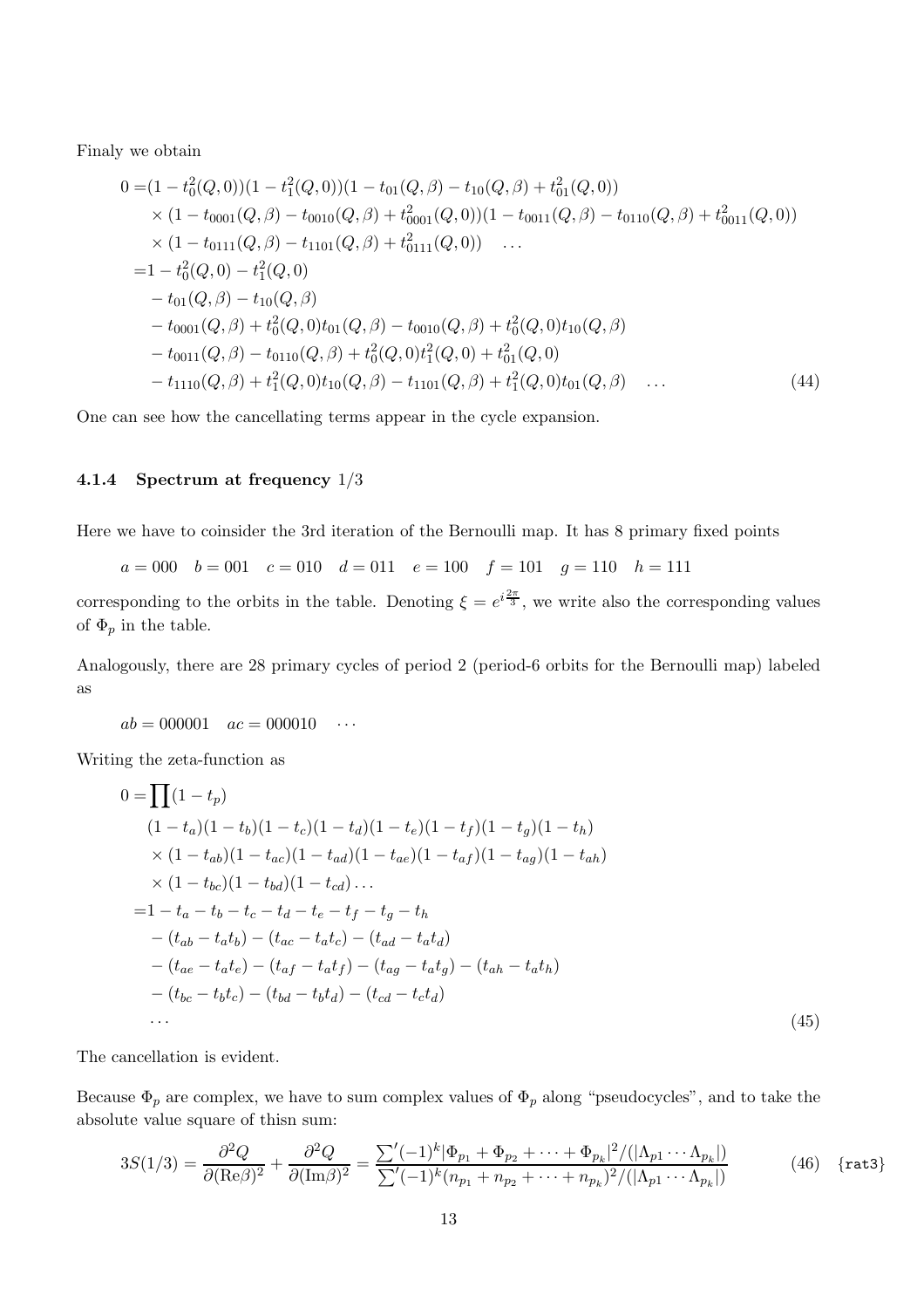where the factor 3 appears because the diffusion is calculated in the new tripled time.

The values of  $|\Phi_p|^2$  are the same for all cycles  $b \dots g$ :

$$
|\Phi_b|^2 = |\Phi_c|^2 = \ldots = |\Phi_g|^2 = \frac{1}{7}
$$

while for a and h  $|\Phi_a| = |\Phi_h| = 0$ . The denominator in (46) is -1, and we obtain

$$
S(1/3) = \frac{1}{3} \cdot 6 \cdot \frac{1}{7} \cdot \frac{1}{8} = \frac{1}{28}
$$

in accordance with (34).

Next we represent the zeta-function in terms of primary cycles of the Bernoulli map. From the cycles above the following are primary cycles of smaller periods:

$$
t_a = t_{000} = t_0^3(0)
$$
  
\n
$$
t_{cf} = t_{010101} = t_0^3(0)
$$
  
\n
$$
t_{cf} = t_{101010} = t_0^3(0)
$$
  
\n
$$
t_{fc} = t_{101010} = t_1^3(0)
$$
  
\n
$$
t_{fc} = t_{101010} = t_1^3(0)
$$
\n(47)

Here we have written the argument to show the absence of  $\beta$ -dependence in these terms.

The product (15) can be written in the terms of primary cycles, in the following we goup the terms according to their cancellation.

$$
0 = 1 - t_0^3(0) - t_1^3(0)
$$
  
\n
$$
-t_{001} - t_{010} - t_{100} - t_{011} - t_{110} - t_{101}
$$
  
\n
$$
+ (-t_{000001} + t_0^3 t_{001}) + (-t_{000100} + t_0^3 t_{010}) + (-t_{000100} + t_0^3 t_{100})
$$
  
\n
$$
+ (-t_{000011} + t_0^3 t_{011}) + (-t_{000110} + t_0^3 t_{110}) + (-t_{001100} + t_{001} t_{100})
$$
  
\n
$$
+ (-t_{000101} + t_0^3 t_{101}) + (-t_{001010} + t_{001} t_{010}) + (-t_{010100} + t_{010} t_{100})
$$
  
\n
$$
+ (-t_{000111} + t_0^3 t_1^3) + (-t_{001110} + t_{001} t_{110}) + (-t_{011100} + t_{011} t_{100})
$$
  
\n
$$
+ (-t_{001011} + t_{001} t_{011}) + (-t_{010110} + t_{010} t_{110}) + (-t_{110100} + t_{110} t_{100})
$$
  
\n
$$
+ (t_{010101} + t_{001} t_{101}) + (-t_{011010} + t_{011} t_{010}) + (-t_{11010} + t_{110} t_{100})
$$
  
\n
$$
+ (t_{0101101} + t_{011} t_{101}) + (-t_{111010} + t_1^3 t_{010}) + (-t_{110101} + t_{110} t_{101})
$$
  
\n
$$
+ (-t_{001111} + t_1^3 t_{001}) + (-t_{011110} + t_{011} t_{110}) + (-t_{111100} + t_1^3 t_{100})
$$
  
\n
$$
+ (-t_{011111}
$$

### 4.1.5 Obtaining full spectrum from cycles

As we have seen, all higher contributions cancel, so it appears that the spectrum of the Bernoulli map can be fully represnted in the form of primary cycles.

Consider a frequency  $\omega = p/q$ . The primary cycles here are all cycles of period q, such cycles can be written as

$$
x_{\epsilon_1 \epsilon_2 \ldots \epsilon_q} = \overline{. \epsilon_1 \epsilon_2 \ldots \epsilon_q} = \frac{2^{k-1} \epsilon_1 + 2^{k-2} \epsilon_2 + \cdots + \epsilon_q}{2^q - 1}
$$
(49) {qcyc}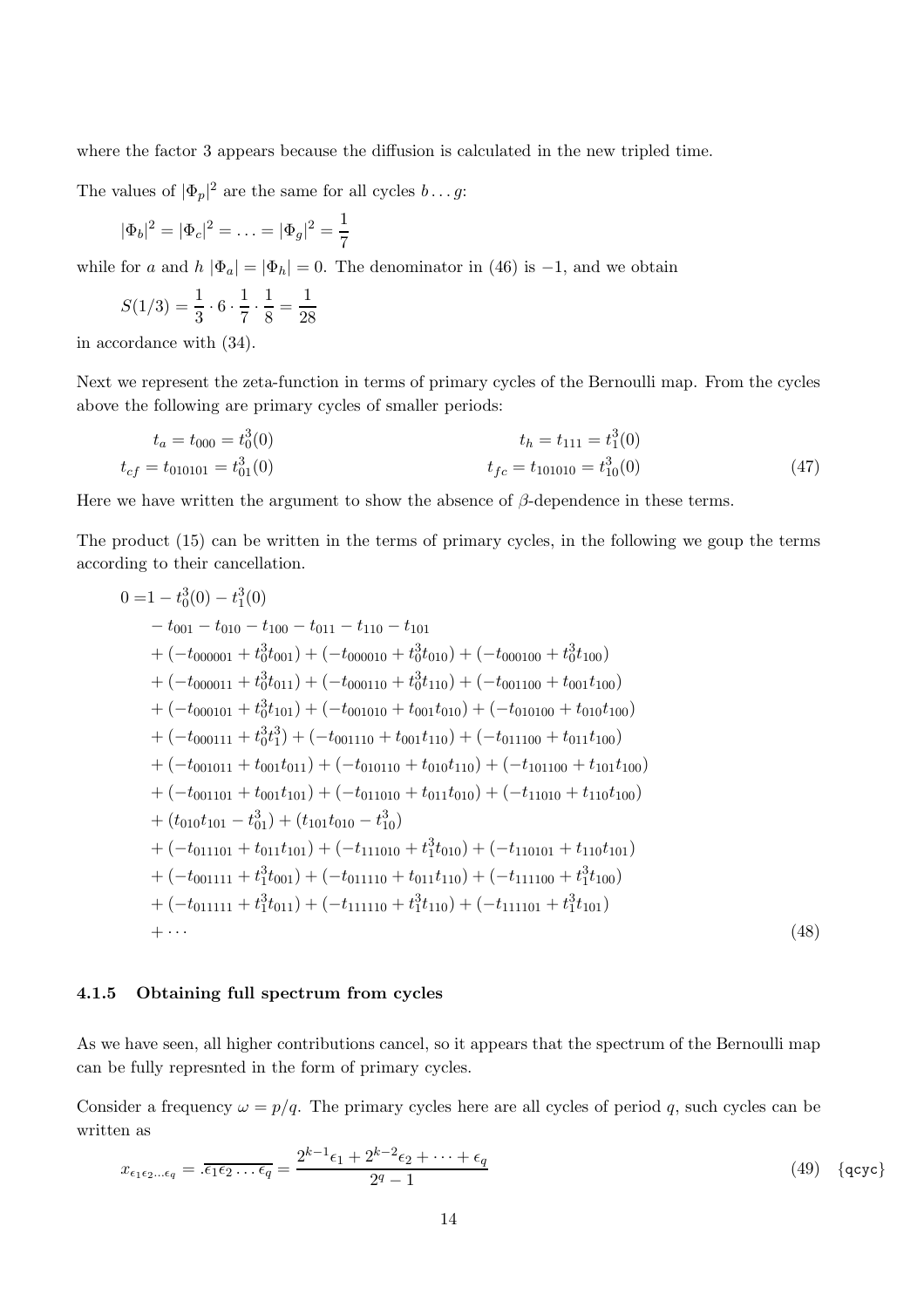The Fourier weight for this cycle is

$$
\Phi_{\epsilon_1 \epsilon_2 \ldots \epsilon_q} = x_{\epsilon_1 \epsilon_2 \ldots \epsilon_q} + e^{i2\pi \frac{p}{q}} x_{\epsilon_2 \epsilon_3 \ldots \epsilon_q \epsilon_1} + \ldots + e^{i2\pi \frac{p}{q}(q-1)} x_{\epsilon_q \epsilon_1 \ldots \epsilon_{q-1}}
$$

Substituting (49) and regrouping the terms we get

$$
\Phi_{\epsilon_1 \epsilon_2 \dots \epsilon_q} = \frac{\epsilon_q}{2^q - 1} \left( 1 + 2e^{i2\pi \frac{p}{q}} + 4e^{i2\pi \frac{p}{q}2} + \dots + 2^{q-1}e^{i2\pi \frac{p}{q}(q-1)} \right) \n+ \frac{\epsilon_{q-1}}{2^q - 1} \left( 2 + 4e^{i2\pi \frac{p}{q}} + 8e^{i2\pi \frac{p}{q}2} + \dots + e^{i2\pi \frac{p}{q}(q-1)} \right) \n... \n= \sum_{s=q} \frac{\epsilon_s e^{-i2\pi \frac{p}{q}s}}{2^q - 1} \sum_{k=0}^{q-1} 2^k e^{i2\pi \frac{p}{q}k} \n= \sum_{s=q} \frac{\epsilon_s e^{-i2\pi \frac{p}{q}s}}{1 - 2e^{i2\pi \frac{p}{q}}}.
$$

The power spectrum is the sum of squared absolute values of these terms:

$$
S(\frac{p}{q})=\frac{1}{q2^q}\frac{1}{5-4\cos2\pi\frac{p}{q}}\sum_{\text{all cycles}}|\sum_{s=1}^q\epsilon_s e^{-i2\pi\frac{p}{q}s}|^2
$$

where the sum is over all combinations of the symbols  $0, 1$ , i.e. the number of cycles is  $2<sup>q</sup>$ 

#### AP: It appears that

$$
\frac{1}{2^{q}} \sum_{\text{all } 2^{q} \text{ cycles}} |\frac{1}{\sqrt{q}} \sum_{s=1}^{q} \epsilon_{s} e^{-i2\pi \frac{p}{q}s}|^{2} = \frac{1}{4}
$$

but I cannot proove it.

## 4.2 Skew tent map

 $6$  The skew tent map

$$
f(x) = \begin{cases} ax & \text{if } 0 \le x \le a^{-1}, \\ \frac{a}{a-1}(1-x) & \text{if } a^{-1} \le x \le 1. \end{cases}
$$
 (50) {12.1}

is another example where statistical properties can be obtained analytically. The correlation function was calculated by Grossmann and Thomae [11]:

$$
C(m) = \langle (x_t - \langle x \rangle)(x_{t+m} - \langle x \rangle) \rangle = \frac{1}{12} \left(\frac{2-a}{a}\right)^m
$$
 (51) {correl}

The power spectrum is

$$
S(\omega) = \frac{1}{6} \frac{a - 1}{a(a - 2)(1 + \cos 2\pi \omega) + 2}
$$
  
\n
$$
S(0) = \frac{1}{12(a - 1)}, \qquad S(1/2) = \frac{a - 1}{12}, \dots
$$
  
\n
$$
S(\omega) = \frac{1}{12} \text{ for } a = 2.
$$
\n(52)

 ${}^{6}PC$ : this calculation should be done more analytically?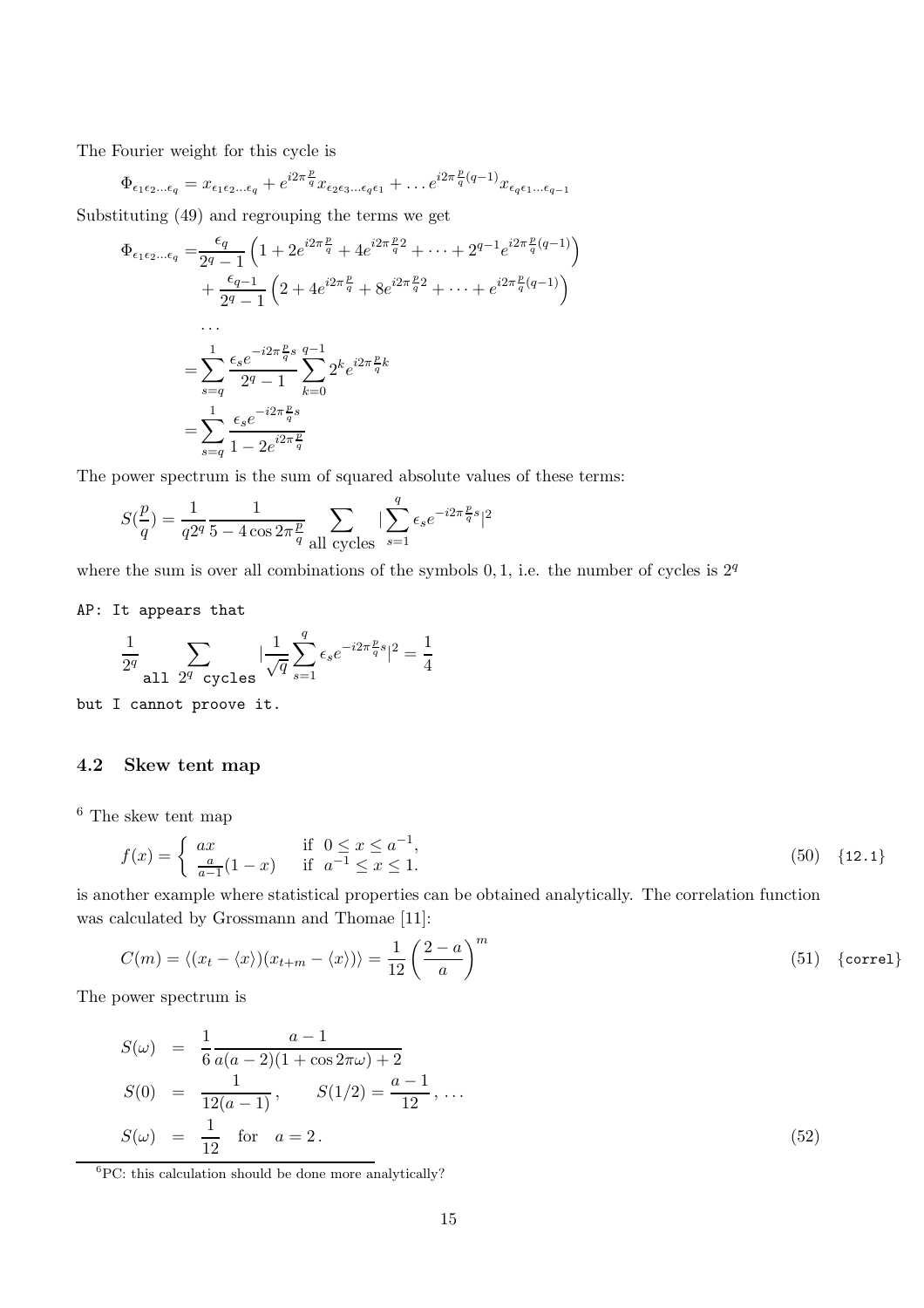Consider first the zero frequency case,  $\omega = 0$ . In this case the Ruelle zeta function

$$
1/\zeta = (1-t_0)(1-t_1)(1-t_{01})(1-t_{001})\dots = 1-t_0-t_1-[t_{01}-t_0t_1] \dots
$$

consists of the fundamental part and curvature corrections, and calculation of diffusion constant is straightforward. Stability of a cycle with  $n_{p,1}$  repeats of symbol 1 is  $\Lambda_p = a^{n_p}/(1-a)^{n_{p,1}}$ . The probability conservation follows trivially from  $1/|\Lambda_0| + 1/|\Lambda_1| = 1/a + (a-1)/a = 1$  (all curvatures vanish for this peacewise-linear map), and the denominator in (17) is simply  $-1$ . For  $\beta = 0$  the Fredholm determinant is given by

$$
F = \left(1 - \frac{z}{|\Lambda_0|} - \frac{z}{|\Lambda_1|}\right) \left(1 - \frac{z}{|\Lambda_0|^2} + \frac{z}{|\Lambda_1|^2}\right) \dots = (1 - z) \left(1 - z \frac{2 - a}{a}\right) \dots \tag{53}
$$

The leading eigenvalue is 1, by probability conservation; the second eigenvalue controls the exponential falloff of the 2-point correlations,  $\lambda_1 = a/(2 - a)$ , in agreement with (51).

The periodic points are easily computed:

$$
x_0 = 0, \quad x_1 = \frac{a}{2a - 1}, \quad x_{10} = \frac{a^2}{a^2 + a - 1}, \quad x_{01} = \frac{a}{a^2 + a - 1},
$$

$$
x_{001} = \frac{a}{a^3 + a - 1} \quad x_{010} = \frac{a^2}{a^3 + a - 1} \quad x_{100} = \frac{a^3}{a^3 + a - 1}
$$

$$
x_{011} = \frac{a}{a^3 - a^2 + 2a - 1} \quad x_{110} = \frac{a^2}{a^3 - a^2 + 2a - 1} \quad x_{110} = \frac{a^3 - a^2 + a}{a^3 - a^2 + 2a - 1} \tag{54}
$$

For  $a = 2$  we have:

$$
x_0 = 0
$$
,  $x_1 = 2/3$ ,  $x_{01} = 2/5$ ,  $x_{10} = 4/5$ ,  $x_{001} = 2/9$ ,  $x_{010} = 4/9$ ,  $x_{100} = 8/9$ ,  
\n $x_{011} = 2/7$ ,  $x_{110} = 4/7$ ,  $x_{101} = 6/7$ , ... (55)

(the general formula is given in the appendix). Even though the power spectrum is given explicitely by (52), the cycle expansion does not reproduce this expression in any obvious form; (17) yields 7 8

$$
S(0) = (0 - \frac{1}{2})^2 \frac{1}{a} + \left(\frac{a}{2a - 1} - \frac{1}{2}\right)^2 \frac{a - 1}{a}
$$
  
+ 
$$
\left(\frac{a}{a^2 + a - 1} + \frac{a^2}{a^2 + a - 1} - 1\right)^2 \frac{a - 1}{a^2} - \left(\frac{a}{2a - 1} - 1\right)^2 \frac{a - 1}{a^2} + \dots
$$
  
= 
$$
\frac{1}{4a} + \frac{a - 1}{4(2a - 1)^2 a}
$$
  
+ 
$$
\frac{a - 1}{a^2(a^2 + a - 1)^2} - \frac{(a - 1)^3}{(2a - 1)^2 a^2}
$$
 (56)

$$
\Phi_{01}(1/2) = x_{01} - x_{10} = \frac{a(a-1)}{a^2 + a - 1}, \dots
$$
\n
$$
S(1/2) = \frac{(a-1)^3}{(a^2 + a - 1)^2} + 4
$$
\ncycle contributions\n(57)

 ${}^{7}PC:$  these calculations not rechecked.

<sup>8</sup>AP: not recheked either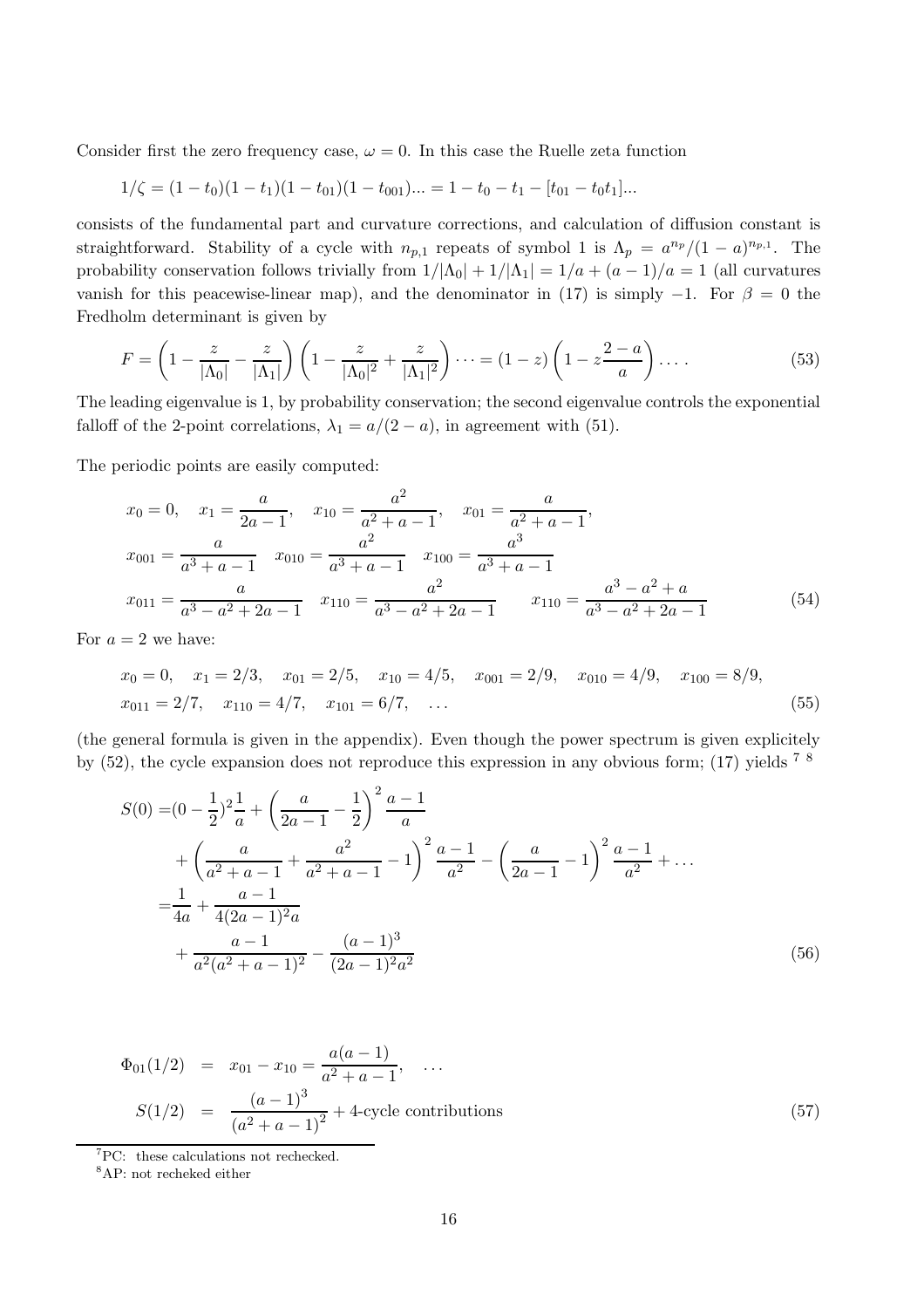We see that there appears no evident cancellation of the cycles of different periods. Even in the case  $a = 2$  there is no such cancellation, as one can see from the series for the  $S(0)$ :

$$
S(0) = \left[\frac{1}{8} + \frac{1}{8 \cdot 9}\right] + \left[\frac{1}{4 \cdot 25} - \frac{1}{9 \cdot 4}\right] + \dots
$$

Nevertheless, numerical summation of the series shows up nice convbergence to the analytic formula (52).

The result is given in fig. 1, with fig. 2 illustrating the convergence with maximal cycle length truncations. We have also checked that for the Ruelle zeta functions convergence is exponential, and that for the Fredholm determinant the convergence is faster than exponential. <sup>9</sup>

#### 4.3 Pruned symbolic dynamics

If the symbolic dynamics is described by a subshift of a finite type, cycle expansions converge well [2]. An example is given by the tent map  $f(x) = 1 - a|x|$ ,  $a = (1 + \sqrt{5})/2$ . This value of a corresponds to the  $\overline{001}$ ,  $\overline{011}$  3-cycles bifurcation value, with the symbolic dynamics given by a simple pruning rule; the repeat  $0.0$  is forbidden. Fig. 3 shows the numerical power spectrum evaluated by means of  $(17)$ .

Difficulties can arise if the system is not sufficiently mixing. For example, the tent map  $x_{t+1} = 1 - a|x_t|$ for  $a = \sqrt{2}$  has two nonoverlaping bands. The system is not mixing, and the power spectrum contains a delta-function peak at  $\omega = 1/2$ . In the symbolic dynamics only sequences having "1" at all odd or at all even places are allowed. Let us focus our attention on the zeta function  $1/\zeta$  at the frequency  $\omega = 1/2$ . The set of cycles with odd periods is empty (except for the fixed point "1", and it also disappears for  $a < \sqrt{2}$  and

$$
1/\zeta = \prod_{p \in \mathcal{P}_e} (1 - t_p(Q, \beta)) \tag{58} \tag{58} \tag{58}
$$

The straightforward differentiation of  $1/\zeta$  does not give correct result: the drift term vanishes and the diffusion constant diverges. The reason is that the mapping  $f^2$  is not mixing and has two symmetric invariant sets, so the zeta function (58) is a product of two zeta functions for these sets. The probability distribution function for  $\Phi^t$  does not tend to a Gaussian hump as  $t \to \infty$ , but instead to two symmetric humps, drifting away from the origin in opposite directions (that is why the drift term for  $1/\zeta$  vanishes). In order to describe the power spectrum for  $\omega = 1/2$  correctly, we must restrict the averaging to one hump. This corresponds to considering one of the symmetric attractors of the map  $f<sup>2</sup>$ . In terms of zeta function this means that we must consider square root of zeta function (58):

$$
1/\zeta' = \prod_{p \in \mathcal{P}_e}' (1 - t_p(Q, \beta))
$$

From this zeta function correct values of discrete and continuous components of the power spectrum at  $\omega = 1/2$  are obtained as the drift term and the diffusion constant.

{sec:psd}

<sup>&</sup>lt;sup>9</sup>PC: this must be reworked so that for finite Markov graphs, long cycles are re-expressed as the repeats of the fundamental cycles; work out in detail for 2-branch complete binary tent map?.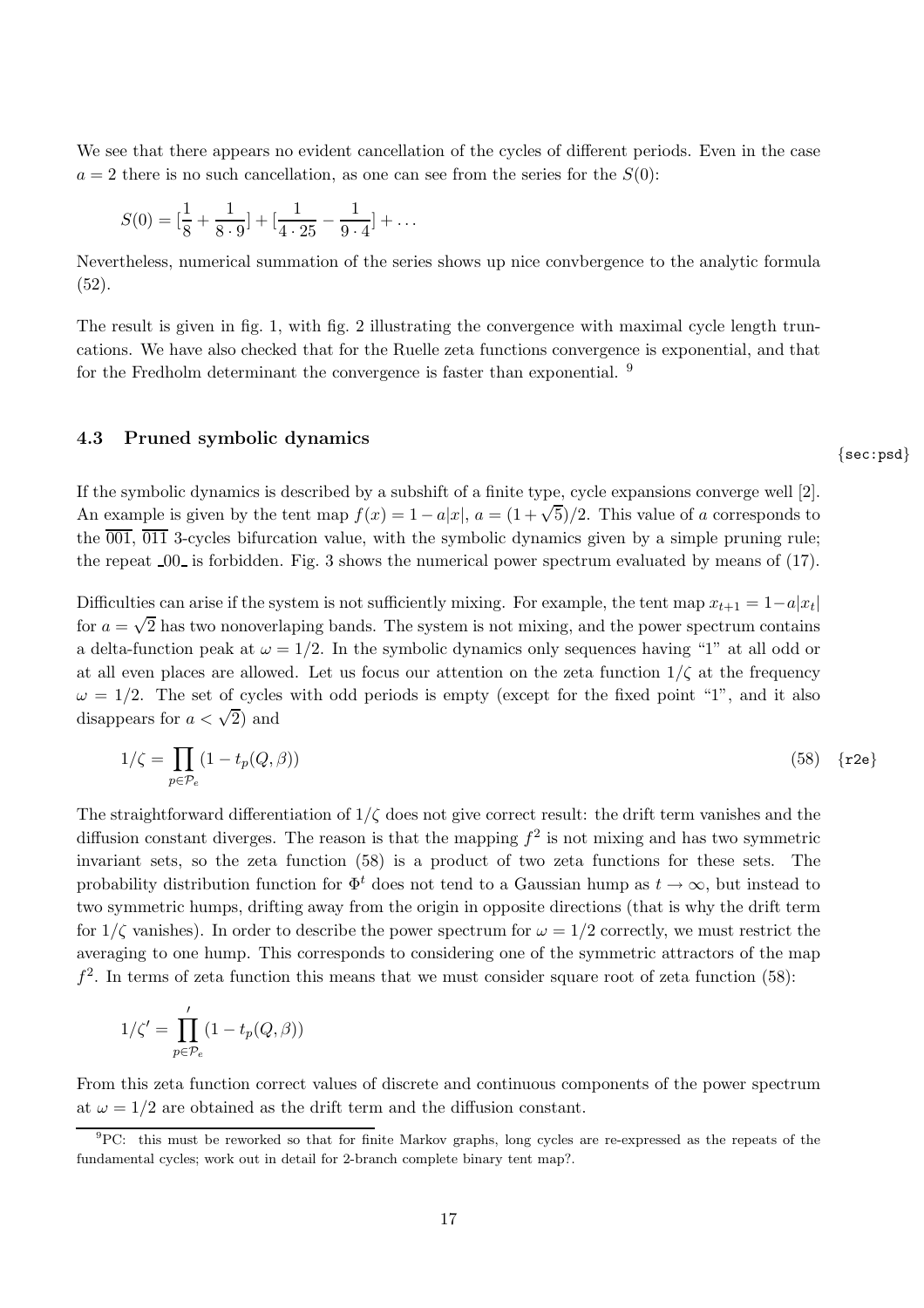## 5 CONCLUSIONS

Fourier analysis for chaotic sets can be recast into the transfer operator formalism, but restricted to rational frequencies  $l/q$ . This is unsatisfactory in the sense that exponential numer of prime cycles is required for increasing  $q$ . <sup>10</sup>

# 6 APPENDIX A: Tent map cycles

<sup>11</sup> For the symmetric tent map  $(a = 2 \text{ in } (50))$  it is convenient to compactify the binary sequences by replacing  $s_i = \{0, 1\}$  by the *n*-ary alphabet

$$
n_i = \{1, 2, 3, 4, \cdots\} = \{1, 10, 100, 1000, \dots\}
$$
\n(59) {dike\_a1ph}

In this notation the itinerary of a point x,  $S = \{n_1n_2n_3n_4\cdots\}$ , and its binary expansion are related by  $x = .1^{n_1} 0^{n_2} 1^{n_3} 0^{n_4} \cdots$ . For example:

$$
x = .101101001110000... = .1101120111021304... \nS = 111011101001000... = 11211234...
$$

The periodic points correspond to the rational values of x, but we have to distinguish *even* and *odd* cycles, depending on whether  $\sum_{k=1}^{n} s_k$  are even or odd. For the even cycles  $t_k = t_{k+n}$ , while for the odd cycles  $t_k = t_{k+2n}$ . The even (odd) cycles contain even (odd) number of  $n_i$  in the repeating block, and the periodic points are given by

$$
x_{n_1 n_2 \cdots n_k} = \frac{2^{n_p}}{2^{n_p} - 1} \cdot 1^{n_1} 0^{n_2} \cdots 0^{n_k}, \qquad n_p = \sum_{i=1}^k n_i \qquad k \text{ even}
$$
  

$$
= \frac{4^{n_p}}{4^{n_p} - 1} \cdot 1^{n_1} 0^{n_2} \cdots 1^{n_k} 0^{n_1} 1^{n_2} \cdots 0^{n_k} \qquad k \text{ odd}.
$$
 (60)

For example:

$$
\begin{array}{rcl}\nx_1 & = & x_1 & = .10101... & = .\overline{10} & = \frac{2}{3} \\
x_{10} & = & x_2 & = .1^20^2... & = .\overline{1100} & = \frac{4}{5} \\
x_{100} & = & x_3 & = .1^30^3... & = .\overline{111000} & = \frac{8}{9} \\
x_{101} & = & x_{21} & = .\overline{110} = \frac{6}{7}\n\end{array}
$$

## 6.1 APPENDIX B: Continuous flows

For continuous flow "observable"  $\phi(\tau, x(\tau)) = e^{i2\pi\omega\tau} \phi(x(\tau))$ , the sum (2) becomes a continuous time Fourier transform

$$
\Phi^t(\omega, x) = \int_0^t d\tau e^{i2\pi\omega\tau} \phi(x(\tau)), \qquad x(0) = x, \tag{61} \text{ [four-tran-c]}
$$

{Cont\_flows

{APPE}

<sup>&</sup>lt;sup>10</sup>PC: seems not too smart - one has to go to long cycles to evaluate spectrum at frequencies with  $q$  large, but the spectrum itself is totally smooth. Besides, for continuous time flows this pulls out only one prime cycle at a time, as all periods  $\tau_p$  are distinct. Need some smearing in  $\omega$ ?

 ${}^{11}$ PC: this appendix will probably be thrown out again...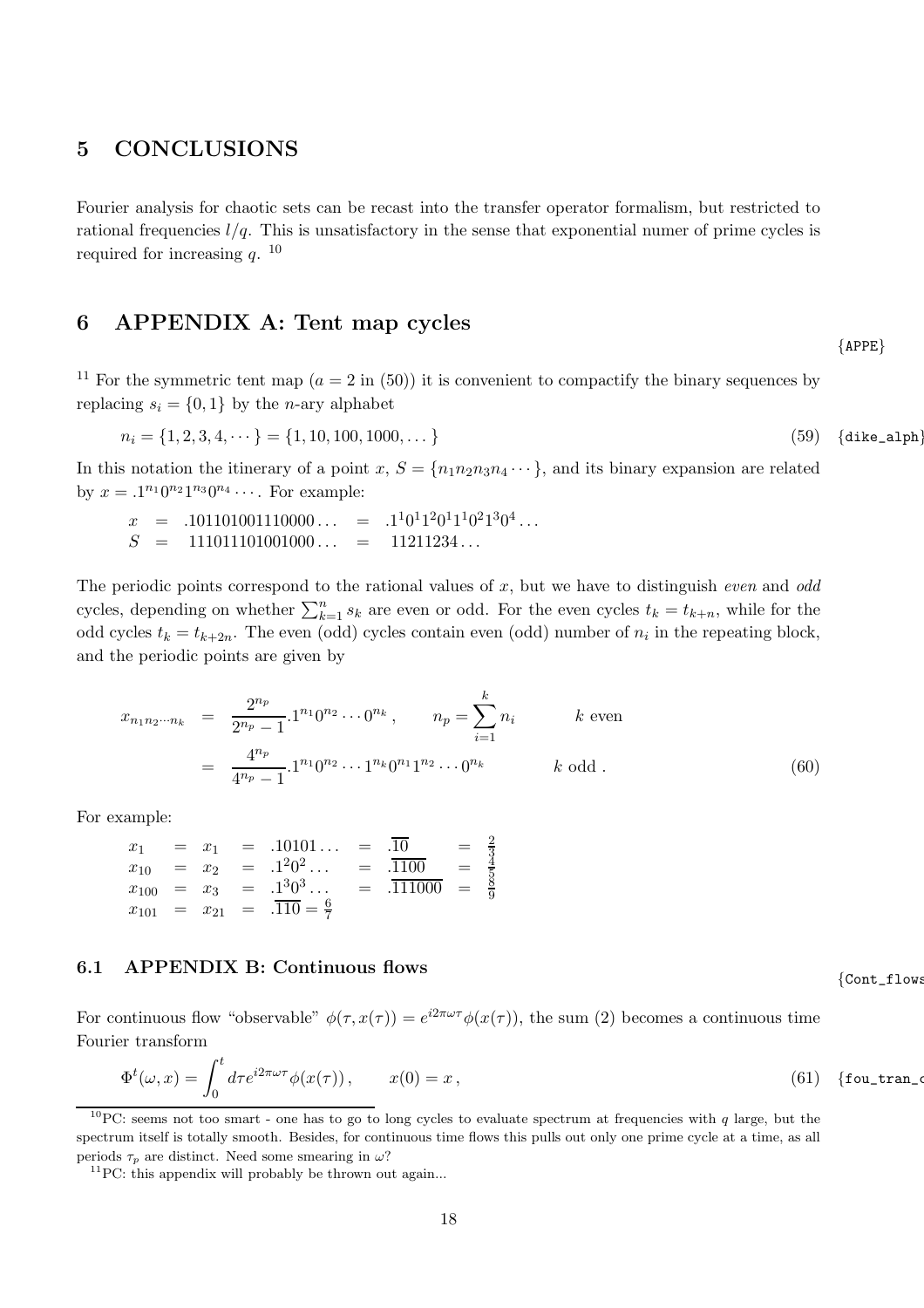and (4) becomes the space-averaged Fourier transform of the observable along the flow  $\phi(x(\tau))$ 

$$
\langle \phi(\omega) \rangle = \lim_{t \to \infty} \frac{1}{|M|} \int dx \, \frac{1}{t} \int_0^t d\tau e^{i2\pi\omega\tau} \phi(f^\tau(x)) \,. \tag{62}
$$

Evaluated on the rth repeat of a prime cycle  $p$ , the sum  $(61)$  factorizes into

$$
\Phi^{r\tau_p}(\omega, x(\tau')) = r \Phi_p(\omega) e^{-i2\pi\omega\tau'} \frac{1}{r} \sum_{k=0}^{r-1} e^{i2\pi\omega\tau_p k},
$$
  

$$
\Phi_p(\omega) = \int_0^{\tau_p} d\tau e^{i2\pi\omega\tau} \phi(x_p(\tau)),
$$
\n(63)

As in (25), only the the harmonics of the prime cycle frequency  $1/\tau_p$  survive the averaging:

$$
\Phi^{r\tau_p}(\omega, x(\tau')) = \begin{cases} r \Phi_p(\omega) e^{-i2\pi\omega\tau'} & \text{if } \tau_p \omega = \text{integer} \\ 0 & \text{if } \tau_p \omega \neq \text{integer} \end{cases} (64)
$$

For continuous flows the trace  $(12)$  (with a similar to  $(?)$ ) separation of real and imaginary parts) takes form [10]

$$
\text{tr}\mathcal{L}^{t}(\omega) = \sum_{p \in \mathcal{P}} \tau_{p} \sum_{r=1}^{\infty} \frac{\delta(t - r\tau_{p})}{|\det(\mathbf{1} - \mathbf{J}_{p}^{r})|} \left\langle e^{\beta_{c} \text{Re}(\Phi^{t}(\omega)) + \beta_{s} \text{Im}(\Phi^{t}(\omega))} \right\rangle_{p}
$$
  

$$
\left\langle e^{\beta_{c} \text{Re}(\Phi^{t}(\omega)) + \beta_{s} \text{Im}(\Phi^{t}(\omega))} \right\rangle_{p} = \frac{1}{\tau_{p}} \int_{0}^{\tau_{p}} d\tau e^{r\beta_{c} \text{Re}\Phi_{p}(\omega) \cos 2\pi \omega \tau + r\beta_{s} \text{Im}\Phi_{p}(\omega) \sin 2\pi \omega \tau}
$$
  

$$
= \int_{0}^{2\pi} \frac{d\theta}{2\pi} e^{r(\beta_{c} \text{Re}\Phi_{p}(\omega) \cos \theta + \beta_{s} \text{Im}\Phi_{p}(\omega) \sin \theta}
$$
  

$$
= J_{0} \left( i r \sqrt{(\beta_{c} \text{Re}\Phi_{p}(\omega))^{2} + (\beta_{s} \text{Im}\Phi_{p}(\omega))^{2}} \right)
$$
  

$$
= \sum_{k=0}^{\infty} \frac{r^{2k} (\beta_{c}^{2} (\text{Re}\Phi_{p}(\omega))^{2} + \beta_{s}^{2} (\text{Im}\Phi_{p}(\omega))^{2})^{k}}{4^{k} (k!)^{2}}, \qquad (65)
$$

so only powers of  $|\Phi_p(\omega)|^2$  survive the averaging. According to this formula, the sharp frequency Fourier transform picks out essentially a single prime cycle from the infinity of unstable cycles, the one resonant with  $\tau_p \omega = \text{integer.}$ <sup>12</sup>

## References

- [1] D. Ruelle, Statistical Mechanics, Thermodynamic Formalism, (Addison-Wesley, Reading MA, 1978).
- [2] R. Artuso, E. Aurell and P. Cvitanović, "Recycling of strange sets I: Cycle expansions", Nonlinearity 3, 325 (1990).

 $12$ PC: this should be first rewritten as a Dirac delta in frequency; then we should learn how to smear this over a range of  $\omega$ . I believe that in atomic physics they are actually able to pull out short unstable orbits by essentially this technique.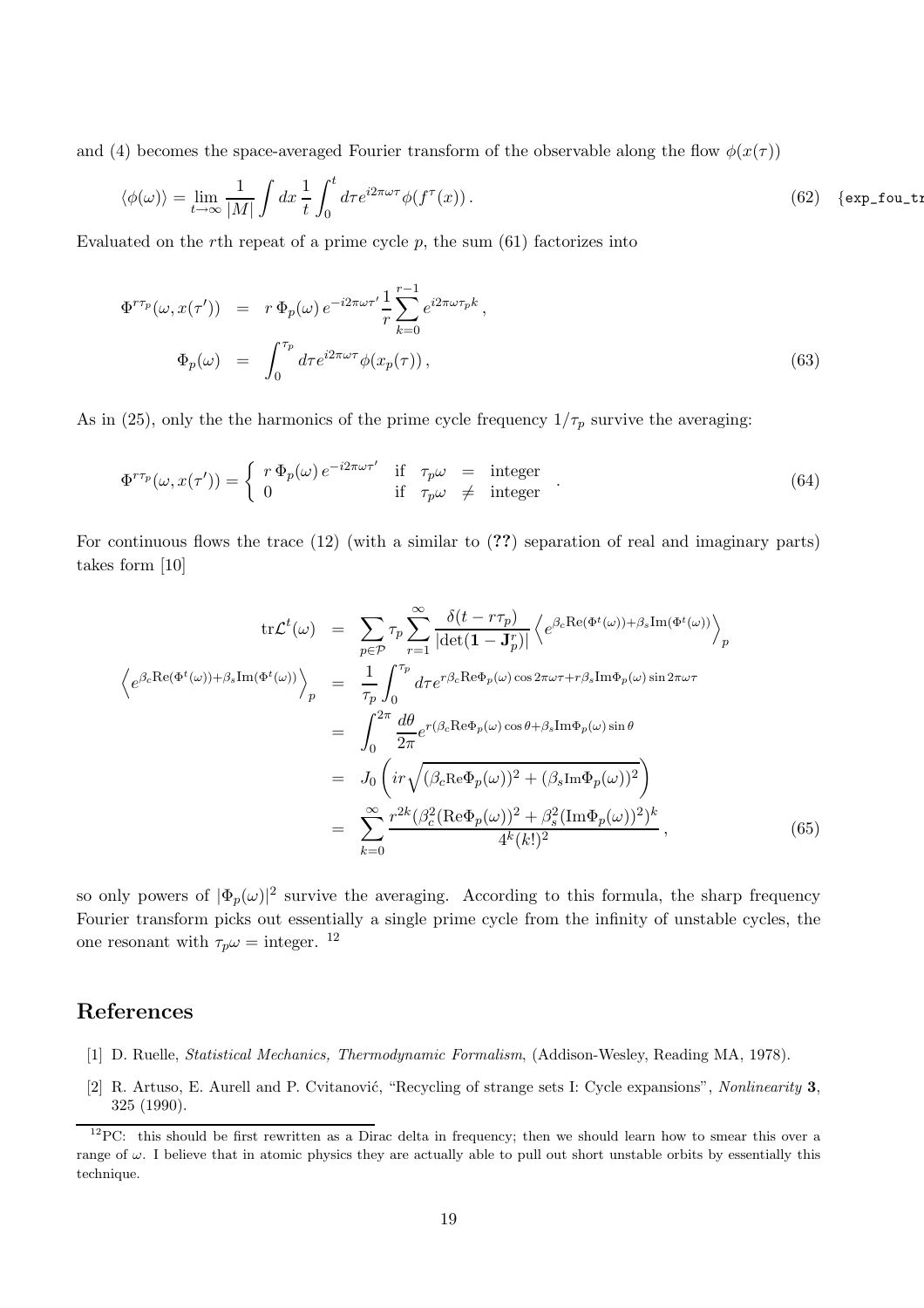- [3] P. Cvitanović, J.-P. Eckmann, and P. Gaspard, "Transport properties of the Lorentz gas in terms of periodic orbits", preprint (May 1991).
- [4] P. Cvitanović, P. Gaspard, and T. Schreiber, "Investigation of the Lorentz Gas in terms of periodic orbits", CHAOS 2, 85 (1992).
- [5] R. Artuso, "Diffusive dynamics and periodic orbits of dynamical systems", Phys. Lett. A 160, 528 (1991).
- [6] W.N. Vance, Unstable periodic orbits and transport properties of nonequilibrium steady states, Phys. Rev. Lett. 96, 1356 (1992).
- [7] Anomalous diffusion requires a different limit here, cf. refs. [9, 8]
- [8] P.M. Bleher, "Statistical properties of two-dimensional Lorentz gas with infinite horizon", J. Stat. Phys. 66 (1992) 315
- [9] R. Artuso, to be published.
- [10] P. Cvitanović and B. Eckhardt, *J. Phys.* **A 24**, L237 (1991).
- [11] S. Grossmann and S. Thomae, Z. Naturforsch. 32 a, 1353 (1977); reprinted in ref. [12].
- [12] Universality in Chaos, 2. edition, P. Cvitanović, ed., (Adam Hilger, Bristol 1989).
- [13] C. Beck, "Higher correlation functions of chaotic dynamical systems a graph theoretical approach", Nonlinearity 4, 1131 (1991); to be published.
- [14] The 4-point correlation function is given in ref. [13]a.
- [15] T.C. Halsey, M.H. Jensen, L.P. Kadanoff, I. Procaccia and B.I. Shraiman, Phys. Rev. A107, 1141 (1986).





Figure 1: Power spectrum for skew tent map (50) with  $a = 2.5$ , evaluated from the Fredholm determinant (13) at all rational frequencies  $\omega = l/q$ ,  $q \le 14$ . The exact spectrum (52) is indicated by the solid line. solid line.  $\{fig1}\}$